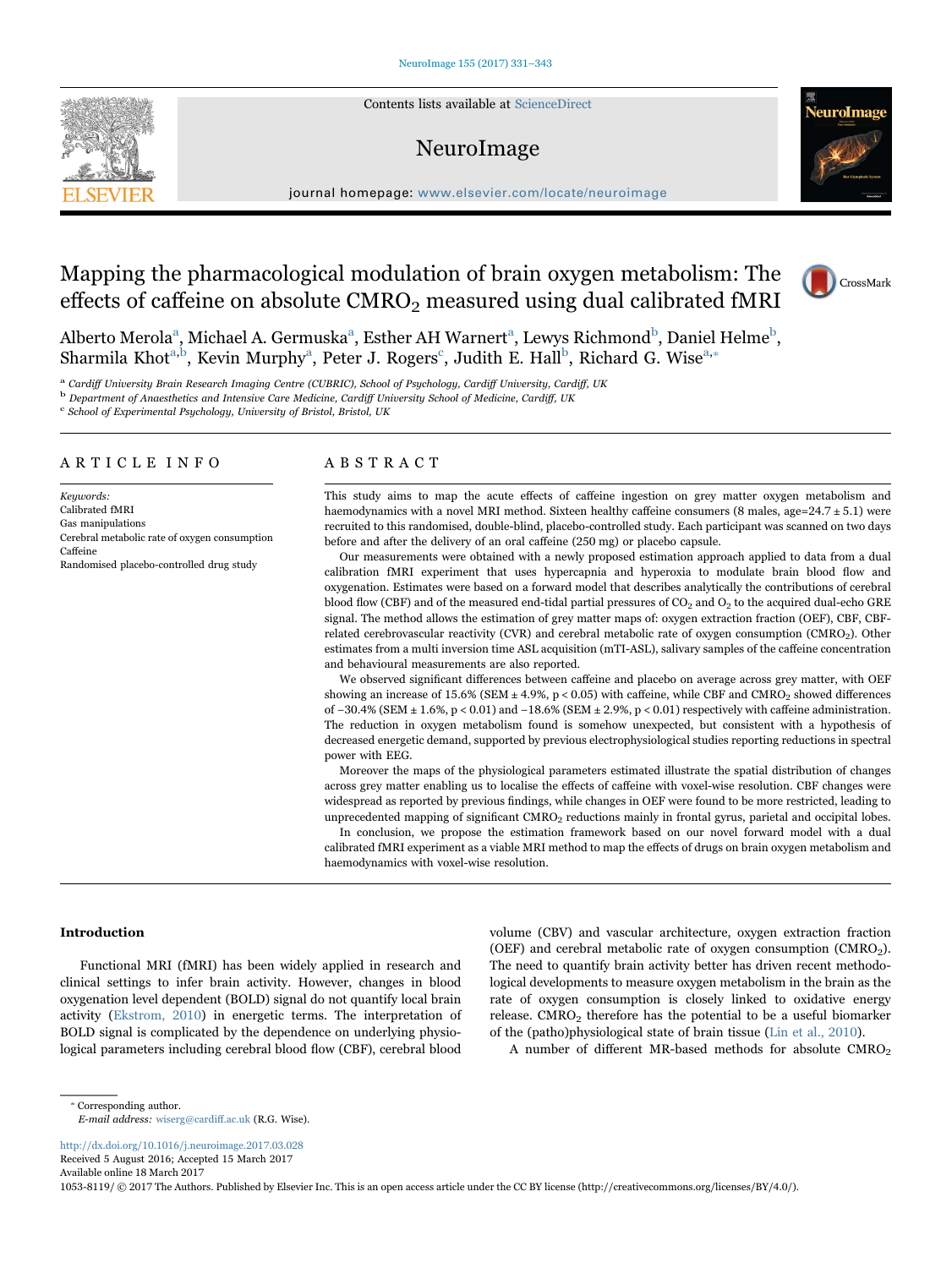measurement have been proposed in recent years. A group of techniques, known as calibrated BOLD methods, aims to estimate CMRO<sub>2</sub> from BOLD and arterial spin labelling (ASL) signals, exploiting contrast induced by respiratory tasks and mathematical models describing the complex relationship between oxygen metabolism, BOLD signal and CBF in the brain. Recently, extensions of the original approaches of Davis and Hoge [\(Davis et al., 1998; Hoge et al., 1999\)](#page-11-2) have been developed allowing the use of both hypercapnia and hyperoxia induced CBF and BOLD signal changes within the same experiment, to estimate venous deoxyhaemoglobin concentration and thus OEF and absolute CMRO<sub>2</sub> ([Bulte et al., 2012; Gauthier and Hoge,](#page-11-3) [2012; Wise et al., 2013](#page-11-3)), an approach also known as dual calibrated fMRI (or dual calibrated BOLD).

In this paper we aim to show how this dual calibrated experimental methodology, combined with a forward modelling estimation approach can be used to assess the effects of a drug (caffeine) on the brain with good spatial resolution. We utilise a randomised, double-blind, placebo-controlled study design to demonstrate the acute effects of caffeine ingestion in low to average caffeine consumers. In particular, our aim is to characterize the effects of caffeine on brain metabolism and haemodynamics, quantifying the main underlying physiological parameters of interest.

Caffeine is a methylxanthine and is one of the most frequently and widely consumed psycho-active substances. It is a non-selective antagonist of the adenosine receptors, especially types A1 and A2 (both A2A and A2B) [\(Fredholm et al., 1999; Pelligrino et al., 2012\)](#page-11-4), inhibiting the release of excitatory neurotransmitters. This has two independent consequences on neural activity and blood flow. On the one hand, by inhibiting the A1 receptors, it increases the neuronal firing rate ([Fredholm et al., 1999](#page-11-4)). On the other hand, acting on the A2A and A2B receptors located on blood vessels, it promotes vasoconstriction and therefore leads to reduction in CBF ([Kusano et al., 2010](#page-11-5); [Pelligrino et al., 2010\)](#page-12-0). Due to the non-specific binding of caffeine to both types of receptors (A1 and A2), these effects may vary depending on the proportional expression of the two receptors in specific areas of the brain [\(Laurienti et al., 2003\)](#page-11-6). In particular, studies with autoradiography ([Svenningsson et al., 1997\)](#page-12-1) and PET ([Bauer et al., 2003;](#page-11-7) [Fukumitsu et al., 2003; Ishiwata et al., 2005\)](#page-11-7) found both receptors to be heterogeneously distributed across tissue, with the A1 type more abundant in caudate nucleus, striatum, thalamus and superficial cortical areas, and A2 in putamen, caudate nucleus and thalamus.

Caffeine has also been reported to elicit other effects of psychophysical nature, such as increased anxiety, alertness and raised blood pressure [\(Einöther and Giesbrecht, 2013;](#page-11-8) [Smith, 2002](#page-12-2)). Caffeine plasma concentration peaks between 30 and 45 min after ingestion followed by a plateau of approximately 60 to 80 min ([Fredholm et al.,](#page-11-4) [1999;](#page-11-4) [Nehlig and Boyet, 2000](#page-11-9)) and is then characterized by a wide halflife range typically between 2.5 and 10 hours depending mainly on age, gender and weight ([Fredholm et al., 1999; Magkos and Kavouras,](#page-11-4) [2005\)](#page-11-4).

Due to the parallel effect on both the neuronal and vascular systems, caffeine can alter the coupling between CBF and CMRO<sub>2</sub>. Converging evidence has been found with PET and MR techniques, indicating a reduction in baseline CBF ([Cameron et al., 1990; Field](#page-11-10) [et al., 2003](#page-11-10)) and an increase in task-induced fractional increase in CBF for regular caffeine consumers [\(Chen and Parrish, 2009a; Gri](#page-11-11)ffeth [et al., 2011\)](#page-11-11). Both CBF and BOLD induced cerebrovascular  $CO<sub>2</sub>$ reactivity (CVR) changes are reported not to be significant [\(Chen and](#page-11-12) [Parrish, 2009b; Vidyasagar et al., 2013](#page-11-12)). Contrasting results have been found for the effects on oxygen consumption. In fact, the most relevant MR studies find decreases in relative stimulus-induced changes in CMRO<sub>2</sub> [\(Chen and Parrish, 2009a; Gri](#page-11-11)ffeth et al., 2011), which then translates into increased [\(Chen and Parrish, 2009\)](#page-11-11) or unchanged (Griff[eth et al., 2011](#page-11-13)) measured BOLD contrast. Regarding absolute oxygen metabolism, there is an insufficient body of research to support any specific direction of the effect of caffeine, with increase

(Griff[eth et al., 2011\)](#page-11-13), non-significant decrease [\(Yang et al., 2015\)](#page-12-3) and no change ([Xu et al., 2015\)](#page-12-4) in  $CMRO<sub>2</sub>$  being reported. To our knowledge no MR study has mapped grey matter OEF and absolute CMRO2 after caffeine consumption.

Within the framework of a dual calibrated fMRI experiment, we estimate the effects of caffeine using a forward model recently developed in our lab [\(Germuska et al., 2016\)](#page-11-14), that describes analytically the contributions of CBF and of the measured end tidal partial pressures of  $CO<sub>2</sub>$  and  $O<sub>2</sub>$  (PetCO<sub>2</sub>, PetO<sub>2</sub> respectively) to the measured dual echo GRE signal. With this method we are able to estimate quantitative maps of four parameters across grey matter: OEF, CBF, CBF-related CVR (defined as the percent change in CBF due to  $CO<sub>2</sub>$ ) and CMRO<sub>2</sub>. In parallel to these, measures of CBF and tissue arrival time (TAT) are provided, by multi-inversion time ASL (mTI-ASL) acquisitions.

## Materials and methods

### Participants and caffeine administration

Sixteen healthy caffeine consumers (8 males, age= $24.7 \pm 5.1$ ) were recruited to the study. Exclusion criteria paid particular attention to respiratory tasks (asthma, smoking, cold/flu) and to potential interactions with caffeine effects (drug dependency, regular medications altering systemic haemodynamics, prior negative reaction to caffeine). Volunteers' tolerance of hypercapnic periods and breathing through a face-mask was tested with a non-MRI session held in the days before the first MRI scanning session. Caffeine intake was assessed with a selfreported retrospective log of weekly caffeine consumption that quantified the use of coffee, tea, cola, chocolate and other caffeine-containing drinks, dietary supplements and over the counter medications ([Addicott et al., 2009](#page-11-15)). Volunteers that were low to moderate caffeine consumers (between 51 and 298 mg/day, mean  $154.1 \pm 76.2$  mg/day), did not match exclusion criteria and successfully undertook the non-MRI session were included in the study. The study was approved by the local ethics committee. Written informed consent was obtained from each participant.

Participants were asked to abstain from caffeine containing drinks, food, pharmaceuticals and alcohol from the evening before the scanning day (9 pm) and to have a light meal not later than one hour before the visits to our lab. The caffeine dose administered was 250 mg (roughly equivalent to the caffeine present in 2 cups of ground coffee), chosen not to exceed the recommended daily limit to avoid adverse effects in low to moderate users (300 mg, [Fredholm et al., 1999\)](#page-11-4). This is consistent with quantities used in previous studies, typically ranging between 200 and 300 mg ([Perthen et al., 2008; Vidyasagar et al., 2013;](#page-12-5) [Yang et al., 2015](#page-12-5)). The choice of excluding high consumers and caffeine-naïve volunteers was made to maximize the chance of avoiding strong withdrawal effects and unexpected reactions to caffeine respectively.

## Experimental design

[Fig. 1](#page-2-0) illustrates the experimental design. Each participant was scanned on two different days ( $30.1 \pm 18.8$  days apart, same time of the day), each day including the same protocol with a pre-dose scan session followed by the delivery of the capsule of drug or placebo (randomized order for males and females) and finally a post-dose scan session.

The pre-dose sessions included an anatomical T1-weighted scan (when not already available for the participant) then a multi inversion time ASL (CBF) scan (mTI scans) and a dual calibrated fMRI scan (dcFMRI scan), giving a duration of about 40 min. The post-dose sessions instead included a mTI CBF scan followed by a dcFMRI scan and finally another mTI CBF scan, giving a total duration of about 50 min.

Each dcFMRI scan contained an 18 min respiratory task, with interleaved periods of hypercapnia, hyperoxia and medical air being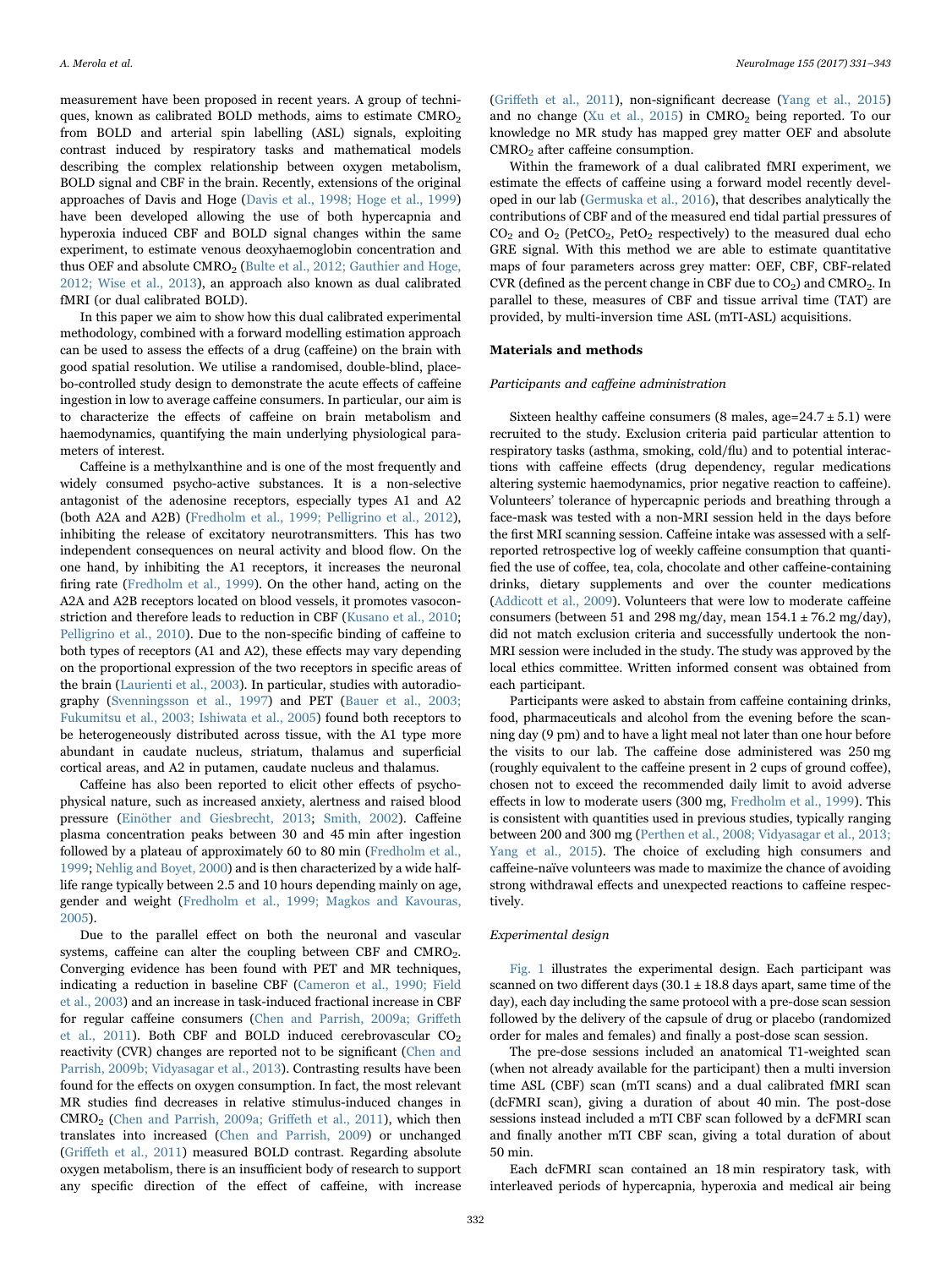<span id="page-2-0"></span>

Fig. 1. Diagram of the experimental design. Capsule delivery consists of caffeine or placebo (order randomized with gender).

delivered to the subjects according to the optimized protocol previously proposed by our lab [\(Germuska et al., 2016\)](#page-11-14).

At the end of the first scan session the subjects were removed from the MRI scanner and given a capsule containing either 250 mg of powdered caffeine or placebo (cornflour). Caffeine was administered in a double-blind, crossover, placebo-controlled, randomised manner. This was followed by a 30 min pause for the caffeine absorption, during which the subjects were allowed to relax and consumed nothing other than water. After this time, they were led back to the MR suite for the post-dose scanning session. Based on the reported drug kinetics ([Fredholm et al., 1999\)](#page-11-4), we expected the plasma levels of caffeine to stay approximately stable for the duration of the second dcFMRI acquisition, that started about 45 minutes after the capsule administration.

At the beginning and end of each scanning day, volunteers were asked to fill in a Mood and Physical Sensations Scale questionnaire (MAPSS), in order to evaluate their mental and physical state [\(Rogers](#page-12-6) [et al., 2010](#page-12-6)).

#### Salivary samples

A total of 6 salivary samples (3 for each day) was taken from each volunteer in order to assess the caffeine content of saliva over time, an index of plasma caffeine level [\(Fredholm et al., 1999](#page-11-4)). The sample consisted of a swab (Salivette®) that the participants chewed for one minute. Before the first sample, subjects were asked to rinse their mouth with water in order to reduce contamination. On each scanning day samples were taken pre-dose and approximately 30 and 60 min-utes post-dose ("pre", "post<sub>1</sub>" and "post<sub>2</sub>" respectively, see [Fig. 1\)](#page-2-0).

## Respiratory task

The respiratory task followed the optimized design proposed by our lab ([Germuska et al., 2016](#page-11-14)), with three periods of hypercapnia interleaved with two periods of hyperoxia similarly to interleaved paradigms adopted in other studies ([Bulte et al., 2012; Wise et al.,](#page-11-3) [2013\)](#page-11-3), for a total duration of 18 minutes (see Fig. S-1,C). In order to achieve hypercapnia, fixed inspired values of  $CO<sub>2</sub>$  (5%) were administered. To achieve hyperoxia 50%  $O<sub>2</sub>$  was administered. In addition short periods of respectively  $100\%$  O<sub>2</sub> (14 s) and  $10\%$  O<sub>2</sub> (40 s) were used in order to accelerate the transition to hyperoxia and the subsequent return to normoxia. The short duration of hypoxic mixture inhaled did not induce arterial hypoxia. Supplies of  $5\%$  CO<sub>2</sub> (balance air), 10%  $O_2$  (balance N<sub>2</sub>), 100%  $O_2$  and medical air were delivered at a total flow rate of 25 l/min to the gas mixing chamber which was placed

in the MR control room and connected to the breathing circuit through a humidifier. An independent O2 backup cylinder was also connected directly to the breathing circuit for safety reasons.

The gas delivery system consisted of a laptop personal computer using in-house Matlab software (Mathworks, Natick, MA, USA) to control the voltage output from a NI-DAQ AD converter (National Instruments, Austin, TX). The output voltages were then fed into four mass flow controllers (MKS Instruments, Wilmington, MA, USA) that administered the gas at the required flow rate. The respiratory circuit adopted was based on that of Tancredi and colleagues [\(Tancredi et al.,](#page-12-7) [2014\)](#page-12-7). Gas levels were sampled from the volunteer's facemask and tidal partial pressures of  $O_2$  and  $CO_2$  were measured and recorded using rapidly responding gas analysers (AEI Technologies, Pittsburgh, PA, USA).

## fMRI data acquisitions

Scanning was performed on a 3T GE HDx MRI system (GE Healthcare, Milwaukee WI) with a body transmit coil and 8-channel head receive coil. All participants underwent (or had available) whole brain T1-weighted structural scans (3D FSPGR, 1×1×1 mm voxels, TI/ TR/TE=450/7.8/3 ms).

For the mTI pulsed ASL acquisition, dual-gradient echo (GRE) readout and spiral k-space acquisition imaging was used with the following acquisition parameters: TE1=2.7 ms, TE2=29 ms, matrix=64×64, voxel size= $3x3 \times 7$  mm<sup>3</sup>, slice gap=1 mm, 12 slices. Automated linear shimming with the built-in software (GE HDx) was performed. Perfusion weighting on the two scans included four equally spaced inversion times each: 150, 300, 450, 600 ms (sh. mTI in [Fig. 1\)](#page-2-0) and 1000, 1400, 1800, 2200 ms (lo. mTI in [Fig. 1\)](#page-2-0). The proximal inversion and control for off-resonance effects (PICORE) tagging scheme was used with a quantitative imaging of perfusion using a single subtraction (QUIPSS II) cutoff at 700 ms for TI > 700 ms. Label thickness was 200 mm with a 10-mm gap between the distal end of the labelling slab and the most proximal imaging slice. Variable repetition time was used in both cases, such that imaging time was minimized. Twenty control–tag pairs were acquired for each inversion time, resulting in a total acquisition time of about 3.5 and 6 minutes respectively.

For the dcFMRI acquisition, simultaneous perfusion and BOLD imaging data was collected using a PASL PICORE, QUIPSS II imaging sequence with a dual-gradient echo (GRE) readout and spiral k-space acquisition with the same acquisition parameters as the mTI scans, except for the use of a single inversion time (TI2=1500 ms), a set repetition time (TR=2.2 s) and acquiring 490-volumes (245 tag-control pairs).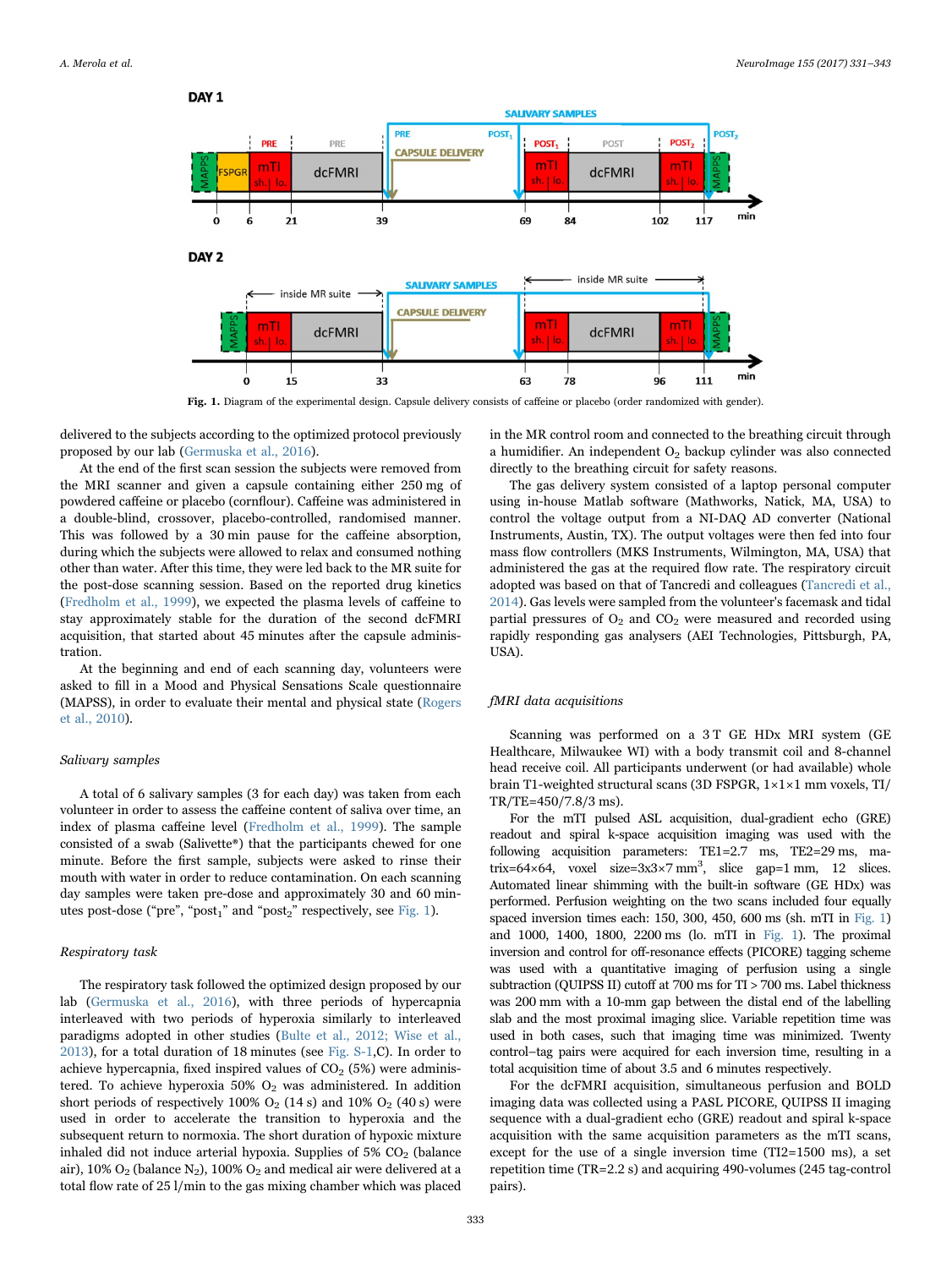All mTI and dcFMRI scans were preceded by two calibration scans. The first consisted of a single shot spiral k-space scan to estimate the equilibrium magnetization of brain tissue  $(M_0)$ , used for perfusion quantification (Çavuşoğ[lu et al., 2009](#page-11-16)), with the same acquisition parameters as for the perfusion-weighted scans, except for being acquired with fully relaxed magnetization and no labelling. The second was a low resolution, minimal contrast image used for coil sensitivity correction ([Wu et al., 2011\)](#page-12-8), with the same acquisition parameters as for the equilibrium magnetization scan, except for TE=11 ms and TR=2 s.

## Behavioural data

Mood, Alertness and Physical Sensations Scales (MAPSS) was used to measure anxiety, alertness, and headache ([Rogers et al., 2010\)](#page-12-6). The scale comprised 15 questions to which participants were instructed to rate mood and physical sensation states according to how they were feeling "at the moment" using an eight-point unipolar scale, where 1 represented 'not at all' and 8 represented 'extremely'. Participants were instructed: 'There are no right or wrong answers. Do not spend too much time on any one statement but give the rating which seems to best describe your present feeling'.

Three aspects of mood were rated on unipolar scales: energetic mood (sleepy–energetic), tense mood (tense–relaxed) and hedonic tone (sad/gloomy–happy/cheerful). One item assessed mental alertness. The physical sensation descriptors were clear-headed–muzzy/ dazed, light-headed/ feeling faint, jittery/shaky, and headache.

The code used in this manuscript is openly available from the Cardiff University data archive [http://dx.doi.org/10.17035/d.2016.](http://dx.doi.org/10.17035/d.2016.0008251305) [0008251305](http://dx.doi.org/10.17035/d.2016.0008251305). However, due to ethical considerations open access cannot be given to the in vivo subject data or data derived from this.

#### Data analysis

#### dcFMRI data and end-tidal traces

dcFMRI data were pre-processed with motion correction (MCFLIRT [\(Jenkinson et al., 2002\)](#page-11-17)) and brain extraction [\(Smith,](#page-12-2) [2002\)](#page-12-2) and spatially smoothed with a Gaussian kernel of 6 mm with SUSAN [\(Smith and Brady, 1997](#page-12-9)), separately for echo 1 and echo 2. Calculation of physiological parameters of interest was performed with a Bayesian framework of analysis applied to the forward model previously developed in our lab [\(Germuska et al., 2016](#page-11-14)), whose defining equations are reported in the Appendix for reference. For the purpose of this study, the estimated scaling parameter K is considered as a lumped parameter, with no explicit physiological connotation (see Eq. A-2 in the Appendix). This is justified by the parametrisation of the model according to that previously proposed by our centre ([Merola et al., 2016](#page-11-18)), that only allows us to model K in a numerical fashion. The Gaussian priors on estimates were defined specifying means and standard deviations (mean,std.) as OEF=(0.35,0.1), CBF=(60,Inf) ml/100 g/min, CVR=(3,0.774) %/mmHg, K=(0.07,0.087), where by "Inf" we mean a non-informative prior. Non-informative priors are used to initialize the estimate without carrying information, therefore they can be thought of as uniform distributions of probability. No prior is defined on the estimates of  $CMRO<sub>2</sub>$  as this is calculated as  $CMRO<sub>2</sub>=CBF\cdot OEF\cdot CaO<sub>2</sub>$ , where  $CaO<sub>2</sub>$  is the arterial concentration of oxygen. Other parameters were kept the same as those reported in the original work [\(Germuska et al., 2016\)](#page-11-14). The inputs to the framework are dual echo GRE images and,  $PetO<sub>2</sub>$  and  $PetCO<sub>2</sub>$  traces, then analytic models describing the magnetization decay occurring at the first and second TE were used to estimate grey matter maps of OEF, CBF, CVR and CMRO<sub>2</sub>. Prior to analysis, the endtidal responses were visually aligned with the MR data to remove the influence of any bulk delay between the recorded end-tidal traces and the fMRI data. The resulting maps were registered into anatomical space and finally to MNI space (using FSL FLIRT, ([Jenkinson et al.,](#page-11-17) [2002\)](#page-11-17)) for second level analysis.

Mean grey matter values of each estimated parameter were calculated for the four scans and masked for I) partial volume grey matter values (based on MNI space priors) greater than 30% and then II) estimated values of CBF within the range [0 200] ml/100 g/min. The first criterion was imposed as an empirical threshold to avoid values affected by poor SNR of the signal in white matter, while the second was used to exclude non-physiological values. Moreover results from one subject (s16) were excluded for their poor quality in a single acquisition, with abnormally unsteady end-tidal values due to the very irregular breathing pattern that made estimation unfeasible. Therefore the subsequent statistical analyses were carried out on  $N=15$  subjects. T-tests were used to examine the significance of differences between caffeine and placebo in the percentage change of estimated parameters from pre to post condition.

Group-level voxel-wise analyses were performed. For each parameter the differences from pre to post condition with placebo were tested against those obtained with caffeine with a paired t-test. In order to do this, anatomical  $T_1$ -weighted images were first registered to the MNI152 standard space with the FSL program FNIRT [\(Andersson](#page-11-19) [et al., 2007\)](#page-11-19) and the obtained transformations were then applied to the estimated maps. T statistics were then calculated on the map in MNI 152 standard space with the AFNI program 3dttest++ [\(Cox, 1996](#page-11-20)) and thresholded with a voxel-wise significance level of  $\alpha$ <sub>v</sub>=0.01 and a cluster-wise level of  $\alpha_c = 0.05$  with minimum size of 246 mm<sup>3</sup>, as estimated with the AFNI program cdf ([Cox, 1996\)](#page-11-20).

In addition, a ROI analysis was carried out to further investigate the spatial distribution of the estimated parameters at a group level. Mean changes in estimated parameters from pre to post condition in caffeine and placebo are reported for seven different ROIs: caudate nucleus, frontal lobe, insula, occipital lobe, parietal lobe, putamen and thalamus. For this analysis the issue of multiple comparisons between ROIs was dealt with a false discovery rate (FDR) correction [\(Benjamini and](#page-11-21) [Hochberg, 1995\)](#page-11-21), which allowed us to control the expected proportion of falsely rejected hypotheses.

#### Multiple inversion time ASL data

Data were analysed using a two-compartment model developed by Chappell and colleagues [\(Chappell et al., 2010](#page-11-22)) which attenuates the error in CBF estimates due to signal arising from intravascular blood by modelling its effect on the ASL signal. In particular, the oxford\_asl program – included in the FSL BASIL toolkit – was used, allowing us to obtain unscaled CBF maps, along with estimated arterial blood volume (aCBV, if found to significantly contribute to the signal) and tissue arrival time (TAT). CBF quantification and coil sensitivity correction were then performed as for the dcFMRI data.

Mean grey matter values of CBF and TAT were calculated for the six scans and masked following the same criteria adopted for the dcFMRI data. Note that in this case the factor measurements were taken in three time points ("pre","post<sub>1</sub>" and "post<sub>2</sub>").

Finally t-tests were performed voxel-wise for CBF and TAT to localise possible spatial distributions of the caffeine effects as per the dcFMRI data. The registration of the maps from subject space to MNI152 standard space was carried out with FNIRT [\(Andersson et al.,](#page-11-19) [2007\)](#page-11-19), while t statistics were calculated with the AFNI program 3dttest ++ [\(Cox, 1996](#page-11-20)) and thresholded with a voxel-wise significance level of  $\alpha_{\rm v}$ =0.01 and a cluster-wise level of  $\alpha_{\rm c}$ =0.05 with minimum volume size of 246 mm<sup>3</sup> . For ease of comparison with the results obtained from dcFMRI data, t-tests were only performed with differences between the pre and  $post_2$  condition.

In addition to calculating  $CMRO<sub>2</sub>$  from the single inversion time ASL acquisition CBF estimates during dcFMRI, CMRO<sub>2</sub> was also calculated using Eq. A-10 from the multiple inversion time CBF estimates, yielding  $CMRO<sub>2 mTT</sub>$ .

#### Behavioural data

Two-way ANOVA tests were performed for each of the 15 items of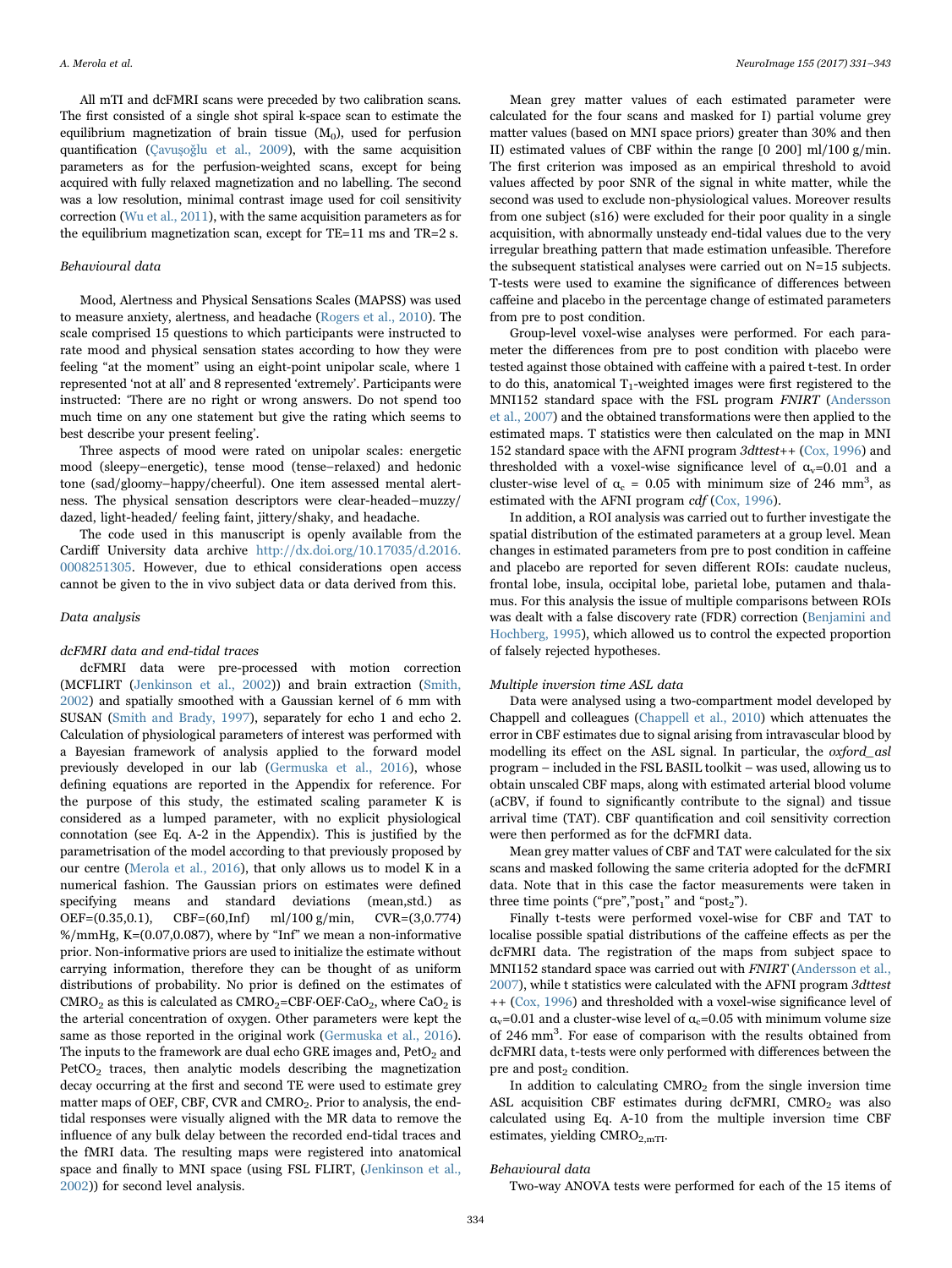<span id="page-4-0"></span>

Fig. 2. Values of caffeine salivary concentration for the three samples in each day ("caffeine" or "placebo"). Significance of t-tests reported ( $*$  $p$  < .01).

the MAPPS, to test for differences in the effect of the two factors considered, that is 1) "drug" (i.e. caffeine or placebo) and 2) "dosing" (i.e. pre or post dose).

#### Results

#### Salivary sample data

Concentrations of caffeine from the salivary samples are reported for all subjects in [Fig. 2.](#page-4-0) These show that the levels of caffeine in saliva are significantly different from baseline ("pre" condition) at thirty minutes post caffeine ingestion and continue to rise from a mean of 2.08 mg/l to a significantly higher mean value of 4.1 mg/l between post-caffeine 1 and post-caffeine 2 samples. Concentrations remain constantly low for placebo.

#### dcFMRI data and respiratory traces

The end-tidal traces for a single representative subject (s12), the end-tidal traces averaged across all subjects and the respiratory task can be found in the supplementary material (Fig. S-1). The average baseline PetO<sub>2</sub> value was 113 mmHg, while it was 39 mmHg for PetCO<sub>2</sub>. The average change in PetCO<sub>2</sub> from baseline was 12 mmHg during hypercapnia, while plateau levels of hyperoxia caused an average increase of approximately 211 mmHg in PetO<sub>2</sub>. Subject  $(s16)$ was excluded due to and irregular breathing pattern and subsequent poor end-tidal traces (data not shown).

Grey matter mean values of all the estimated parameters for the four conditions considered are reported in [Fig. 3](#page-5-0). Changes from "pre" to "post" conditions are not found to vary significantly for any parameters for placebo administration. By contrast, with caffeine a significant increase is found for OEF and CVR, with values changing form  $0.42 \pm 0.067$  to  $0.48 \pm 0.066$  ([Fig. 3,](#page-5-0) A) and from  $2.2 \pm 0.50$  to  $2.5$  $\pm$  0.36 [\(Fig. 3,](#page-5-0) C) %/mmHg respectively. Also, with caffeine significant decreases are found for CBF and  $CMRO<sub>2</sub>$ , with values changing from  $65 \pm 12.3$  to  $45 \pm 6$  [\(Fig. 3](#page-5-0), B) ml/100 g/min and from  $233 \pm 48.3$  to  $188 \pm 35.9$  ([Fig. 3,](#page-5-0) D)  $\mu$ mol/100 g/min respectively. Finally in [Fig. 3](#page-5-0), E, results for CMRO<sub>2</sub> calculated using the CBF estimates obtained from the mTI ( $CMRO<sub>2.mTI</sub>$ ) analysis is shown to significantly decrease from  $173 \pm 29.2$  to  $134 \pm 31$  µmol/100 g/min. For completeness, calculated grey matter values (mean and standard deviation) for all the physiological parameters can be found in the supplementary material (Table S-2 and S-3).

[Fig. 4](#page-6-0) shows the mean grey matter percent change from the pre to post condition for all parameters in the caffeine and placebo sessions. Differences between the percent changes between the two sessions are found significant in a paired t-test for OEF, showing an increase of 15.6% (sd  $\pm$  18.9%, p < 0.05), and CBF, CMRO<sub>2</sub> and CMRO<sub>2.mTI</sub> showing a decrease of −30.4% (sd ± 6.1%, p < 0.01), −18.6% (sd ± 11.1%, p < 0.01) and −22.3% (sd ± 14.7%, p < 0.05) respectively following caffeine consumption.

[Figs. 5 and 6](#page-6-1) show results from voxel-wise analysis of the estimated cerebral physiological parameters. In [Fig. 5](#page-6-1) are examples of grey matter values of estimated maps registered to MNI152 standard space for a single representative subject (s12) before and after caffeine consumption ("pre" and "post" condition respectively). These maps are consistent with the mean trend, with values of CBF and  $CMRO<sub>2</sub>$  generally decreasing while values of OEF and CVR are increasing. Besides they are representative of the variability of the result, with generally spatially smooth results for OEF as opposed less smooth estimates for CVR. In these maps it is also possible to see areas where the algorithm fails in its estimates (indicated by arrows in [Fig. 5\)](#page-6-1).

[Fig. 6](#page-7-0) displays thresholded t values from the group t-test performed between the differences from pre to post condition with caffeine and placebo. Areas of significant change are found for all parameters. More information on the size and coordinates of these for OEF and CMRO<sub>2</sub> can be found in the supplementary material (Table S-4 and S-5). CBF shows widespread and highly significant decrease due to caffeine.  $CMRO<sub>2</sub>$  also shows areas of significant decrease, but they are more localized. Conversely, results from OEF and CVR indicate areas of increase due to caffeine, with the latter being confined to only few significant areas. None of the parameters showed mixed directions of significant effects.

Finally, [Fig. 7](#page-8-0) shows the results of a ROI analysis to further investigate the spatial distribution of the estimated parameters at a group level. Mean changes from pre to post condition in caffeine and placebo are reported for seven different ROIs. These show the effect of caffeine being consistently significant for CBF ([Fig. 7](#page-8-0), B), while being more varied for the others. OEF ([Fig. 7,](#page-8-0) A) changes are significant in the caudate nucleus, putamen and thalamus (ROIs 1, 6 and 7). CVR does not show significant effects, with measurements characterized by high variance across regions. Finally, decreases in  $CMRO<sub>2</sub>$  ([Fig. 7,](#page-8-0) D) are only significant in occipital lobe and parietal lobe (ROIs 4 and 5). Values of  $CMRO<sub>2.mTI</sub>$  [\(Fig. 7,](#page-8-0) E) confirm these findings and also highlight a significant decrease in the frontal lobe (ROI 2).

#### Multiple inversion time haemodynamic estimates

Mean grey matter values of all the estimated CBF and TAT for the six conditions considered are reported in [Fig. 8](#page-9-0). Changes from baseline are not found significant for placebo. Instead, in caffeine a significant decrease ( $p < .01$ ) is found for CBF from  $49 \pm 8.9$  ml/100 g/min before caffeine delivery to  $34 \pm 5.6$  ml/100 g/min after thirty minutes and then to  $32 \pm 5.2$  ml/100 g/min after sixty minutes. Also the last two show a significant difference, even though less strong  $(0.01 < p < 0.05)$ . TAT values for caffeine show a significant increase from  $0.71 \pm 0.038$  s in the pre to  $0.74 \pm 0.029$  s at post<sub>1</sub> and then to  $0.74 \pm 0.028$  s at post<sub>2</sub>.

Finally in [Fig. 9](#page-9-1) t statistics resulting from a group-level test performed between differences from pre to  $post_2$  condition in caffeine and placebo are reported. CBF shows a general significant decrease across grey matter. TAT shows more restricted areas of significance, with both a positive and negative direction of change.

#### Behavioural data

The analysis of behavioural data showed no significant effects of caffeine, with the highest F value (F=6.22, p=0.015) indicating a decrease in feeling relaxed after having ingested the capsule (p value not significant when corrected for multiple comparisons). Mean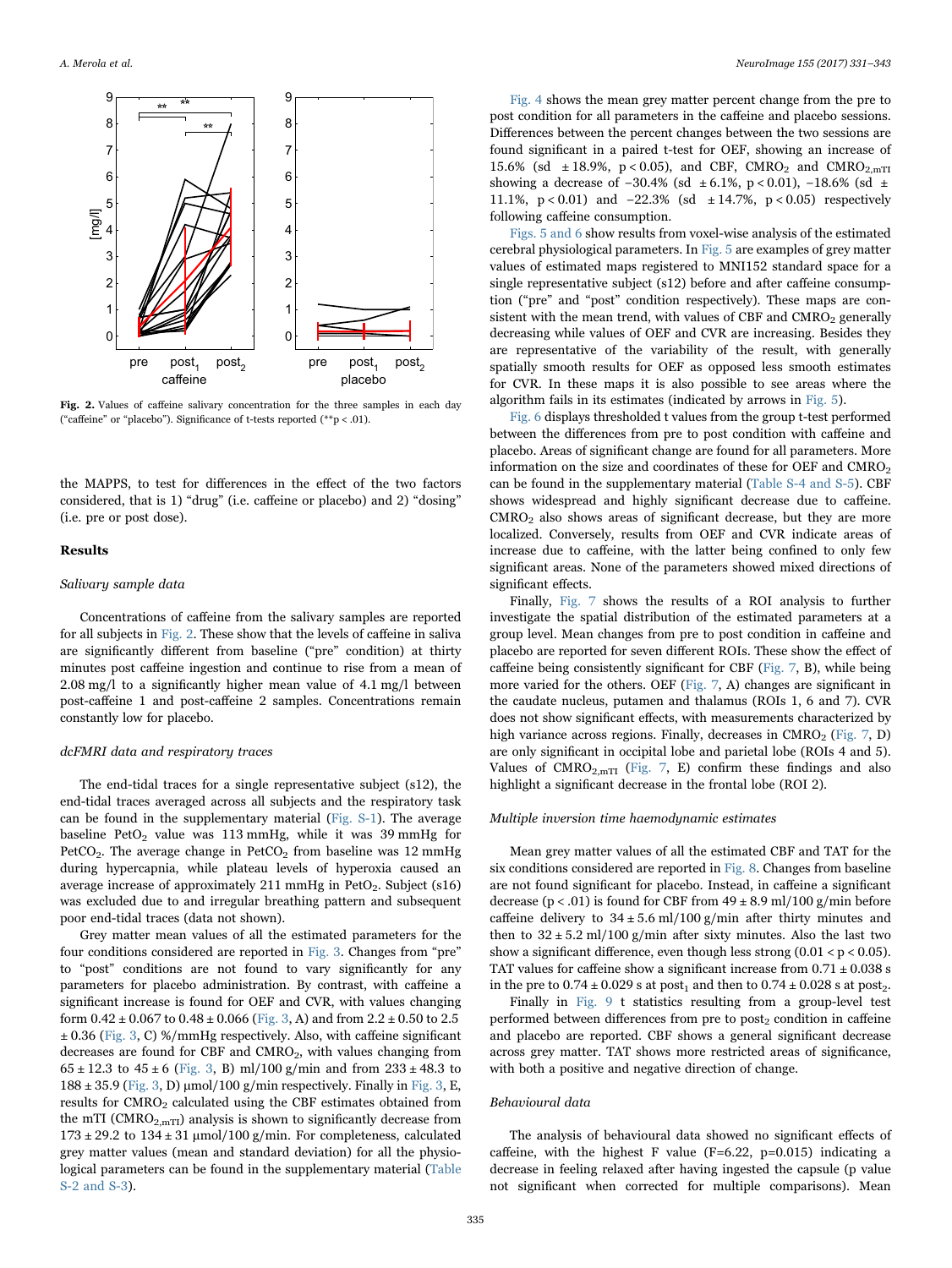<span id="page-5-0"></span>

Fig. 3. Values of caffeine salivary concentration for the three samples in each day ("caffeine" or "placebo"). In black individual subjects, in red the calculated means with bars representing the standard deviations. Significance of t-tests reported (\*\*p < .01).

changes from pre to post condition show a non-significant trend of caffeine reducing sleepiness, fatigue and headache while increasing energetic mood and jitteriness compared to placebo. These results are shown in the supplementary material section (Table S-6).

#### Discussion

We have shown a generalised effect of a 250 mg dose of caffeine across

cerebral grey matter to decrease CMRO<sub>2</sub> (−19 ± 3 mean ± SEM%) using dual calibrated fMRI and a forward modelling approach to parameter estimation. The measured CMRO<sub>2</sub> decrease is the net result of two competing observations: substantial decreases in CBF (30% reduction) and fractionally smaller increases in OEF (16%) that partially counteract the reduced oxygen delivery to the capillary bed. The haemodynamic findings, a reduction in CBF, confirm earlier reports [\(Cameron et al.,](#page-11-10) [1990; Field et al., 2003\)](#page-11-10). The reduction in the rate of cerebral oxygen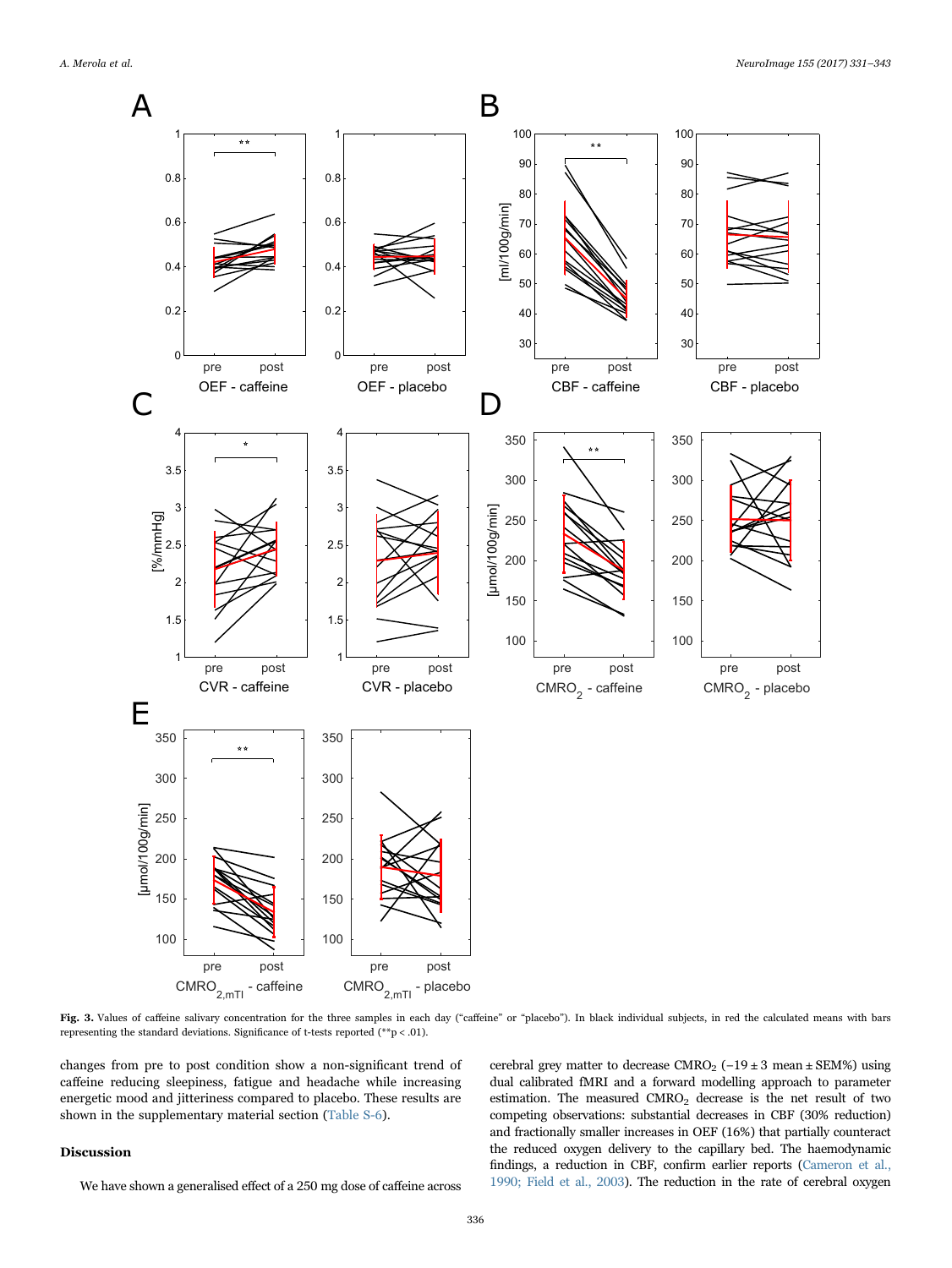<span id="page-6-0"></span>

Fig. 4. Mean grey matter values of percent change between "pre" and "post" condition for all the estimated parameters (N=15, bars representing the standard deviations). Significance of paired t-tests between percent changes are denoted (\* < .05, \*\* < .01).

<span id="page-6-1"></span>

Fig. 5. Estimated GM maps in MNI space for a single representative subject (s12). Results displayed before and after caffeine consumption (pre and post condition respectively).

metabolism contrasts with reports from some other MRI studies that show both increases (Griff[eth et al., 2011\)](#page-11-13) and no change [\(Xu et al., 2015\)](#page-12-4) in  $CMRO<sub>2</sub>$ , while it is consistent with other recent findings reporting a decrease, using simultaneous near-infrared spectroscopy and transcranial Doppler ultrasound ([Yang et al., 2015\)](#page-12-3), and FDG-PET ([Park et al., 2014\)](#page-12-10). However, the latter study only reports localised reductions in relative cerebral glucose metabolism (CMRGlu). Furthermore, reductions in CMRGlu are not certain to lead to reductions in  $CMRO<sub>2</sub>$  as alterations in aerobic glycolysis ([Vaishnavi et al., 2010](#page-12-11)) could lead to differences in the degree to which CMRO<sub>2</sub> and CMRGlu change with caffeine administration.

The reduction in  $CMRO<sub>2</sub>$  found lies at the upper end of what one

might expect to see with a commonly consumed substance that does not have a profound effect on consciousness. However, the reduction in  $CMRO<sub>2</sub>$  is considerably smaller than for interventions causing substantial suppression of electrophysiological activity, such as, anaesthetics and hypothermia (−52% for etomidate in dogs ([Milde et al.,](#page-11-23) [1985\)](#page-11-23); −44% for propofol in humans [\(Newman et al., 1995\)](#page-11-24); −58% for −8 °C hypothermia in humans, [\(Newman et al., 1995](#page-11-24)); −64% for −10 °C hypothermia in humans ([Croughwell et al., 1992\)](#page-11-25)).

The observations of reduced  $CMRO<sub>2</sub>$  are somehow counterintuitive when considering the known effects of caffeine on neuronal activity. In fact, the increase in neuronal firing produced by caffeine might be expected to yield an overall increase in the energetic metabolism. A possible explanation for our results can be offered by a hypothesis of decrease in energetic demand due to a net inhibitory effect of caffeine. In fact, as caffeine disinhibits both excitatory and inhibitory neurons, alterations of the total energy demand can result from changes in the local balance between the activity of the two populations [\(Buzsáki et al.,](#page-11-26) [2007; Logothetis, 2008\)](#page-11-26). This means that while, in areas dominated by excitatory activity, the energy demand might be unaltered (or even increased), the energy demand overall might decrease where the inhibitory activity substantially down-regulates excitatory activity. A key role in this mechanism is likely to be played by the different affinities of adenosine receptors and their spatial distribution ([Fredholm et al., 1999; Laurienti et al., 2003; Pelligrino et al., 2012\)](#page-11-4). As the caffeine dose used in this study is relatively high, a dose dependent mechanism might also modulate these processes, although further investigation would be needed to explore such effects. The hypothesis of a decrease in energetic demand is also partially supported by previous electrophysiology studies finding reductions in spectral power with EEG [\(Dimpfel et al., 1993; Siepmann and Kirch, 2002\)](#page-11-27) in the resting state following caffeine ingestion.

In particular, the overall inhibitory effect found could be mediated by two distinct mechanisms reportedly induced by caffeine as an antagonist of adenosine receptors: pre-synaptic inhibition of neurotransmitter release and prevention of post-synaptic depression ([Pelligrino et al., 2012\)](#page-12-0). The result of the two would be a decrease in synaptic activity accompanied by increase in spiking activity, the latter being a known result of the caffeine interaction with A1 receptors ([Fredholm et al., 1999\)](#page-11-4). As the metabolic demand of the first is predominant in the total energetic balance of neural activity [\(Raichle](#page-12-12) [and Gusnard, 2002](#page-12-12)), a decrease in oxygen metabolism might be expected to result from caffeine.

As grey matter maps were estimated for all parameters, we were able to carry out voxel- and ROI-wise analyses at a group level in order to investigate the spatial distribution of the caffeine effects. The significant caffeine effects were widespread for CBF (single and multi-TI ASL data), as expected due to adenosine receptors being widespread over all grey matter. Areas of significant caffeine effect were instead more restricted for OEF, CMRO<sub>2</sub> and CVR. Notably, in the ROI analysis, significant changes in OEF were localized to the putamen, caudate nucleus and thalamus, where the highest concentrations of A1 and especially A2 receptors have been reported [\(Svenningsson et al.,](#page-12-1) [1997; Fukumitsu et al., 2003; Ishiwata et al., 2005](#page-12-1)). These regions show the least difference in  $CMRO<sub>2</sub>$  between pre and post dose, with values not significantly different between the two conditions. This behaviour, confined to a few subcortical structures, is in contrast with the general grey matter tendency and may reflect the spatially varying effects of the A1 and A2 receptors and their relative expression in these specific areas ([Laurienti et al., 2003](#page-11-6)) and possibly representing the above mentioned areas of local inhibitory activity triggered by caffeine. While the neuro-pharmacological origins of such an effect deserve further investigation, the findings suggest a complex and spatially distributed effect across grey matter that can be characterised with our novel approach, while it cannot be properly captured with bulk measurements or imaging methods that look only at whole brain oxygenation [\(Xu et al., 2015\)](#page-12-4).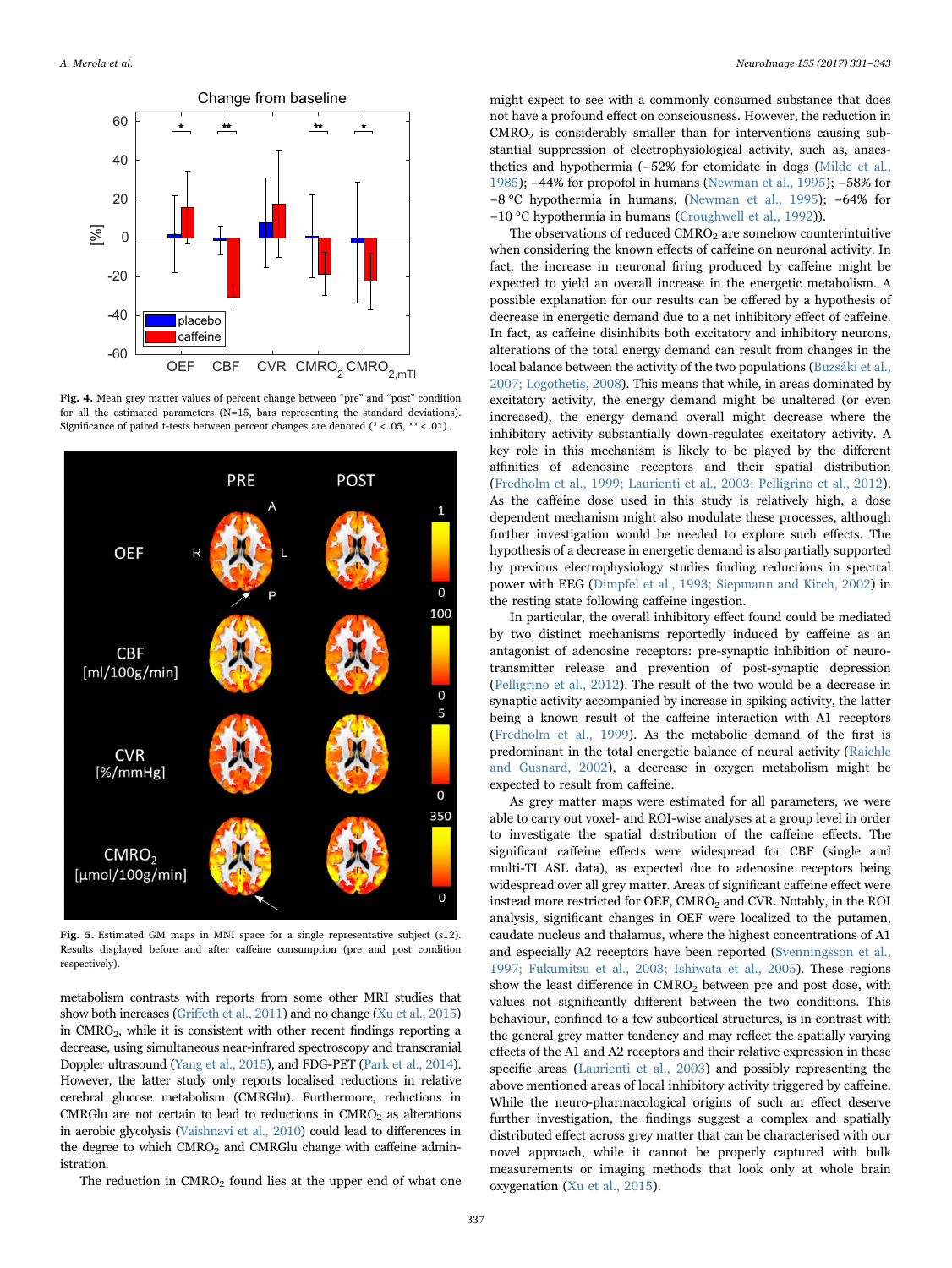<span id="page-7-0"></span>

Fig. 6. Results of a group t-test performed between differences from "pre" to "post" condition in caffeine and placebo for the dcFMRI data. Each map shows values of the t statistic for which p < 0.01 either in positive or negative direction (t > 3.33 and t < -3.33 respectively, 14 dof), with thresholding for cluster size significance level  $\alpha$ <sub>c</sub>=0.05).

Results for group mean grey matter seem to be overestimating CMRO2 when compared to literature, with a resting state value of  $242.4 \pm 38.4 \,\mathrm{\mu}$ mol/100 g/min (averaging the results from pre condition in each day) opposed to reported values of  $145 \pm 30$  [\(Gauthier and](#page-11-28) [Hoge, 2011](#page-11-28)) and  $155 \pm 39 \, \mu$ mol/100 g/min ([Bulte et al., 2012\)](#page-11-3) obtained with calibrated BOLD methods and values of  $182 \pm 12$  ([Liu](#page-11-29) [et al., 2013](#page-11-29)),  $158 \pm 18$  [\(Fan et al., 2012\)](#page-11-30) and  $125 \pm 15$  µmol/100 g/min ([Bolar and Rosen, 2011](#page-11-31)) obtained with other MR methods and of 157.4 ± 19.7 [\(Roland et al., 1987](#page-12-13)) and 120 ± 17.7 μmol/100 g/min ([Ibaraki et al., 2010\)](#page-11-32) with PET. This overestimate can in part be explained by the young cohort analysed, but can be mostly attributed to the propagation of systematic bias in estimates of CBF from the single inversion time data. In fact our baseline grey matter CBF estimates are  $65.8 \pm 11.7$  ml/100 g/min (averaging the results from pre condition in each day), similar to values of 63 ml/100 g/min reported in other studies with a similar type of single TI acquisition [\(Ances et al., 2009\)](#page-11-33), whereas typical literature values range between 41 ml/100 g/min ([Bulte et al., 2012\)](#page-11-3) and 52 ml/100 g/min ([Gauthier and Hoge, 2011\)](#page-11-28). Our estimates of caffeine-induced CBF changes obtained with dcFMRI acquisitions (single TI) are supported by the data from mTI-ASL acquisitions. A similar decrease of 30 and 35% is found when comparing the value in pre to post<sub>1</sub> and post<sub>2</sub> conditions respectively ([Fig. 8\)](#page-9-0) and a good correlation is found between the two sets of measurements obtained with the different acquisition approaches (data not shown). However, there is an approximately constant offset between the two estimates, with those obtained from our forward model being about 15 ml/100 g/min higher than those obtained with the mTI model. Estimates from single TI measures, as in the case of the forward model, tend to overestimate CBF compared to those from multi TI measures, due to both assumed constant timings of the labelled bolus [\(Van Osch et al., 2007\)](#page-12-14) and spurious arterial signal contribution to the ASL signal [\(Chappell et al., 2010\)](#page-11-22). The overestimate of CBF is likely to explain the high values of  $CMRO<sub>2</sub>$  that we estimate

(as by definition  $CMRO<sub>2</sub>=CBF-OEF\_CaO<sub>2</sub>$ ). In fact,  $CMRO<sub>2.mTI</sub>$  estimates based on the mTI CBF data show mean values of about 182 μmol/100 g/min in the pre-dose condition, which is more similar to values reported in the literature. Nevertheless, as changes in CBF are consistent between the single and multi TI techniques, our method still enables us to detect drug related changes in CMRO<sub>2</sub>.

Caffeine salivary concentrations suggest that subjects generally complied with the request of abstaining from caffeine consumption before the experiments. Caffeine saliva concentration increased significantly from  $post_1$  to  $post_2$ . However, there is variability in the temporal profile of caffeine salivary concentrations that may reflect different absorption and elimination kinetics. Time to peak values are reported to be between 30 and 45 minutes ([Fredholm et al., 1999\)](#page-11-4). Post<sub>1</sub> mTI-ASL acquisitions might be measuring a changing haemodynamic state of brain tissue, leading to noisier estimates of CBF and also values of CBF significantly different between  $post_1$  and  $post_2$  conditions (as seen in [Fig. 8\)](#page-9-0). On the other hand we do not expect the haemodynamic state to change greatly for the subsequent post dcFMRI acquisitions thanks to the experimental timing.

Data from MAPPS reports did not show significant effects of drug or dosing on the psycho-physical state of the participants. Nevertheless there were non-significant trends indicating that caffeine reduces sleepiness, fatigue and headache and increased energetic mood and jitteriness compared to placebo, which is consistent with effects reported in literature for larger groups of participants ([Rogers et al.,](#page-12-6) [2010; Smith et al., 2012\)](#page-12-6). Importantly, values measured with MAPSS and feedback from subjects did not indicate significant adverse reactions to caffeine consumption that could have caused discomfort to the subjects and therefore behaviour capable of degrading the quality of the data (e.g. movements into the scanner).

The analysis and results presented in this work have some limitations worth noting. The first relates to the assumptions that we make when modelling the physiological processes of interest. Of primary importance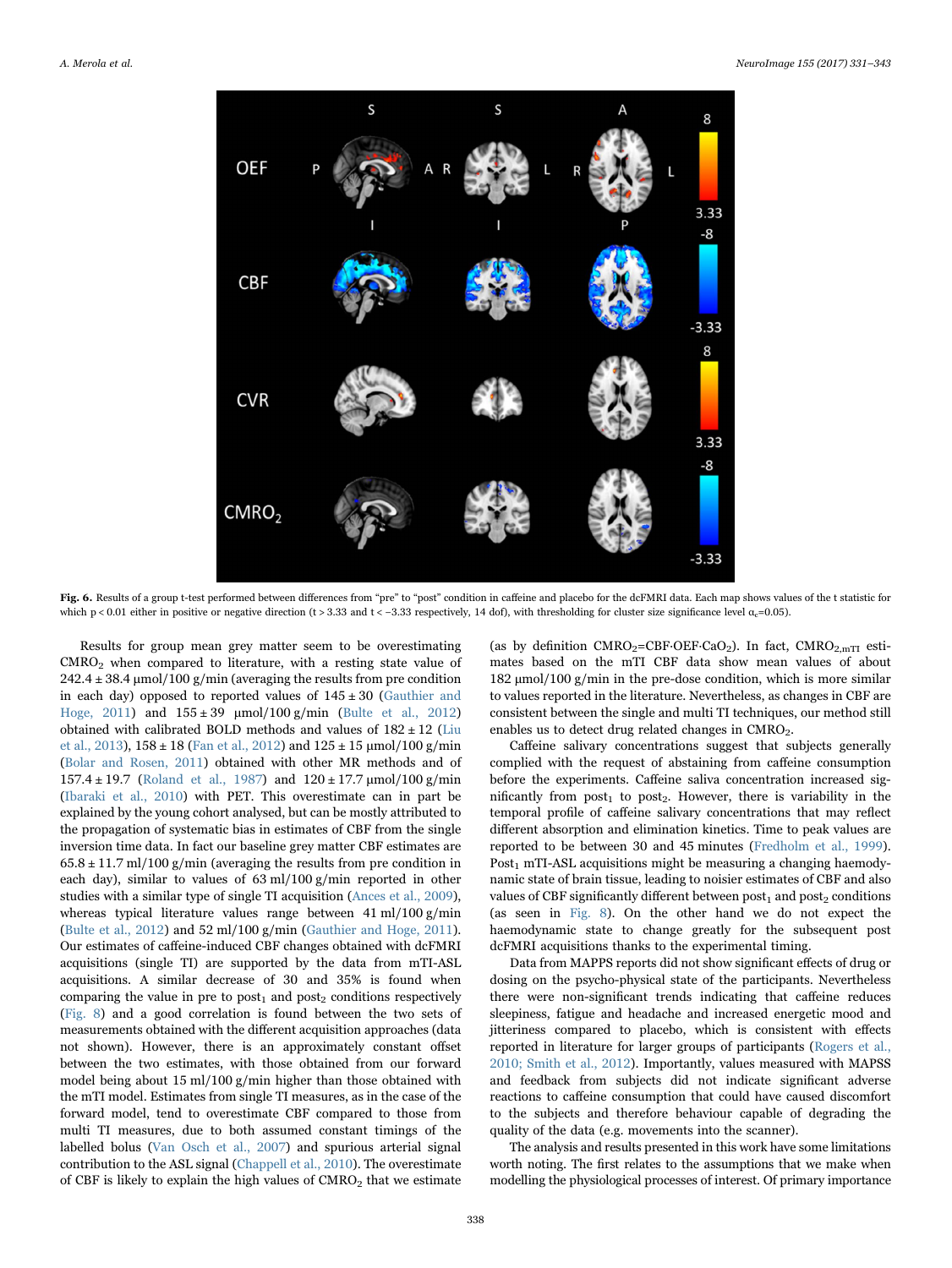<span id="page-8-0"></span>

Fig. 7. Mean differences from "pre" to "post" condition in caffeine and placebo for each parameter in different ROIs. Bars represent standard deviations. Significance of t-tests is denoted (\* < .05, \*\* < .01, fdr corrected). ROIs considered: 1 – caudate nucleus; 2 – frontal lobe; 3 – insula; 4 – occipital lobe; 5 – parietal lobe; 6 – putamen; 7 – thalamus.

is the hypothesis of isometabolism during hypercapnia and hyperoxia when performing respiratory tasks. The effects of its violation have been investigated and characterised in a previous study from our centre ([Merola et al., 2016\)](#page-11-18). Similarly, we also assume that metabolism does not change during the dcFMRI acquisitions. This may not be the case in the post condition of the caffeine day due to possible changes of caffeine plasma concentration, although literature knowledge suggests that the concentration plateaus by the time the acquisition starts [\(Fredholm](#page-11-4) [et al., 1999\)](#page-11-4). In addition, the value of  $\theta$  in our signal model is fixed as per the optimisation previously carried out in our centre [\(Merola et al.,](#page-11-18)

[2016](#page-11-18)) and assumed not to change across subjects, tissue or conditions. In reality θ could vary and may be estimable with additional experimentation, similarly to what has been proposed for estimating values of α and β (as show in ([Chen and Pike, 2009](#page-11-34)) and [\(Shu et al., 2016\)](#page-12-15) respectively). However, we took a pragmatic approach of fixing θ as a trade-off between the complexity of our acquisition and the sensitivity to the underlying physiological variability. In fact, analogous assumptions of α and β have been made for a successful body of calibrated BOLD studies. Part of this success is related to the fact that despite the parameters α and β of the Davis model ([Davis et al., 1998\)](#page-11-2) being not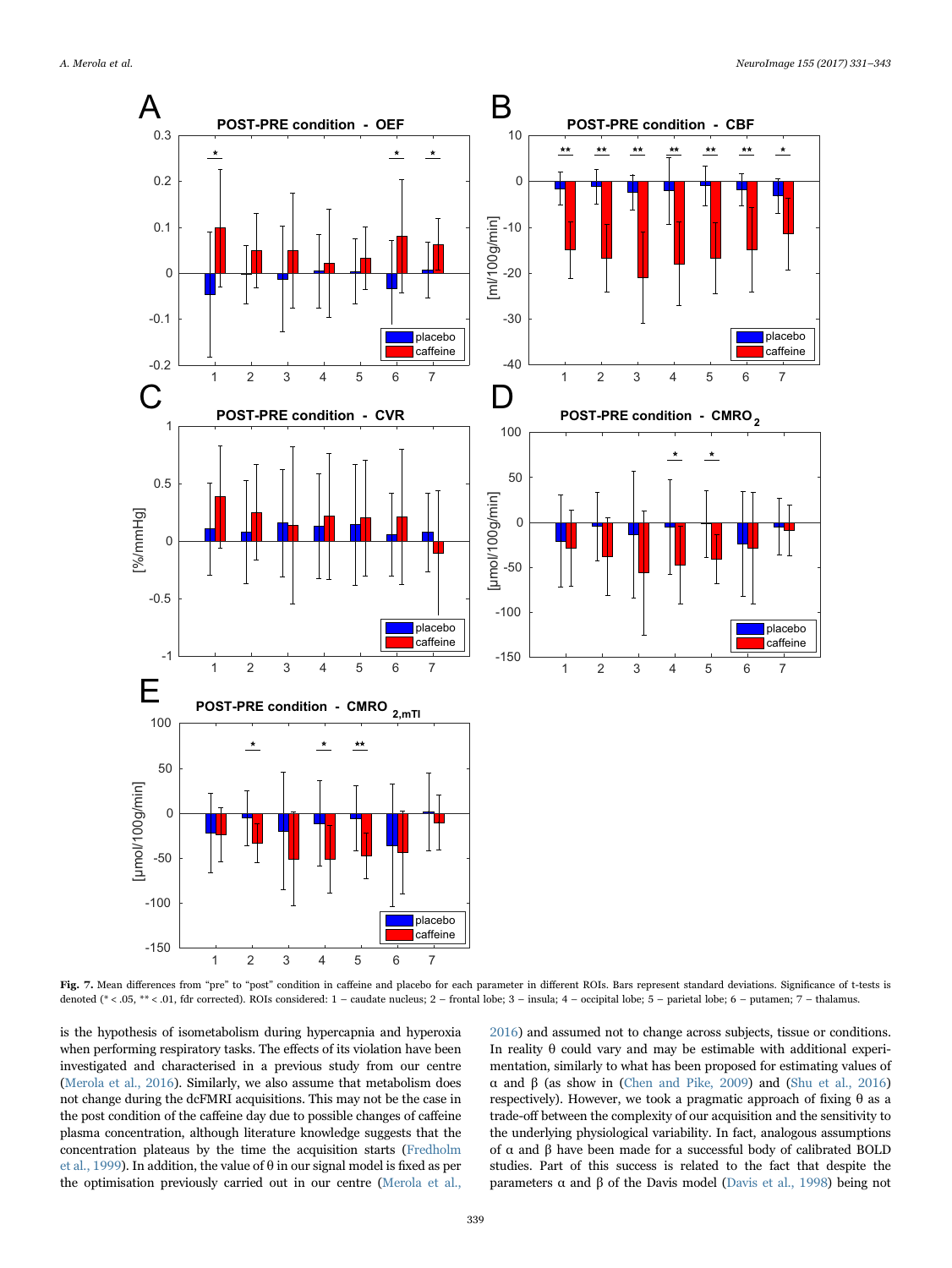<span id="page-9-0"></span>

Fig. 8. Mean grey matter values of the two parameters estimated from mTI data (N=16). In red the calculated means with bars representing the standard deviations. Significance of t-tests between pre, post<sub>1</sub> and post<sub>2</sub> condition are denoted (\*p < .05, \*\*p < .01).

necessarily homogeneous across the brain or different conditions, the physiological model is still able to effectively explain the relationship between BOLD, CBF and CMRO<sub>2</sub>, as found by different groups and well summarised by Griffeth and Buxton (Griff[eth and Buxton, 2011\)](#page-11-35).

<span id="page-9-1"></span>The choice of the parameter  $\theta$  also results into the definition of K as

a lumped parameter, which is dependent, among other things, on the baseline cerebral blood volume. Nevertheless, it is worth noting that this formulation results in unbiased estimates of OEF, as found in a previous study from or centre [\(Merola et al., 2016](#page-11-18)).

Another limitation is represented by the reliability of individual results. In fact, while values of the parameters averaged across grey matter lie within physiological ranges and show generally plausible trends (as seen in [Fig. 3](#page-5-0)), individual maps include several outliers ([Fig. 5\)](#page-6-1). This is mainly due to low SNR of the MR signal and variability of the respiratory traces, which tend to bias or even prevent the estimates in some voxels. If this represents a shortcoming on one hand, on the other hand it demonstrates that the estimates are not driven by Bayesian priors as also suggested by the existence of limited areas where the method fails to output valid values (highlighted in [Fig. 5](#page-6-1)). At current SNR levels in the acquisition, this limits the use of the technique to group analysis, for which it is still possible to detect areas of significant drug effect both in a voxel-wise and ROI-wise manner. A trade-off between repeatability and spatial resolution has to be considered when comparing our estimates to bulk measurements of fewer parameters. In fact, this represents the first MR approach supplying a detailed description of the acute effects of caffeine on brain metabolism and haemodynamics with grey matter maps of OEF and absolute CMRO<sub>2</sub> values.

A SNR limitation also prevents measurements across white matter, where the signal is lower mainly due to the reduced cerebral blood flow and longer arrival time of the arterial spin label. In principle, with a better SNR, the estimation framework could also be applied to white matter following few modifications; for example the physiological model relating BOLD and ASL signals to oxygen metabolism would need to be optimised for the new context. Potential improvements could be introduced with higher magnetic fields, head receive coils with higher number of channels or background suppression techniques.

Finally some caution in the interpretation of the results is more specifically related to the caffeine effects we are characterizing with the Bayesian estimation framework. Because  $CMRO<sub>2</sub>=CBF\cdot OEF\cdot CaO<sub>2</sub>$ , detection of changes in CMRO<sub>2</sub> might simply be triggered by decreases in CBF with little or no change in OEF. This could be the case, for example, if the model was highly sensitive to changes in CBF but less so to changes in OEF. However, the fact that areas where significant changes in CBF and OEF occur at the same time are showing no significant change in  $CMRO<sub>2</sub>$  argues against this suggestion (see caudate nucleus, putamen and thalamus in [Fig. 7](#page-8-0)).

In conclusion, we have characterised acute effects of caffeine on brain haemodynamics and oxygen metabolism with the forward signal model in a drug study with a dual calibrated fMRI experiment. The caffeine effects



Fig. 9. Results of group-level t-test performed between differences from "pre" to "post<sub>2</sub>" condition in caffeine and placebo for the mTI data. Each map shows values of the t statistic for which p < 0.01 either in positive or negative direction (t > 3.29 and t < -3.29 respectively, 15 dof), with thresholding for cluster size (significance level  $\alpha$ <sub>c</sub>=0.05).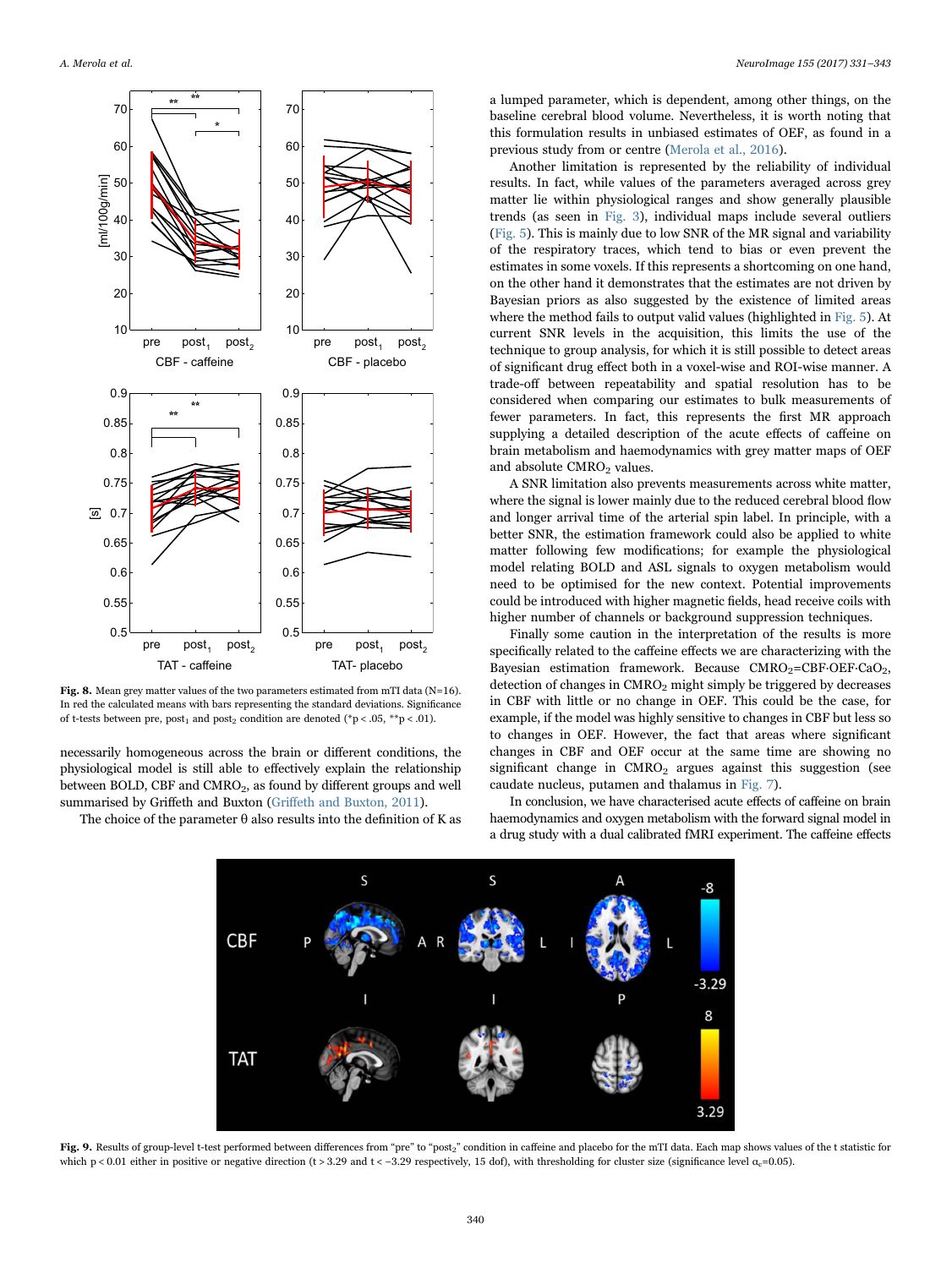measured of reduced oxygen consumption and cerebral blood flow are consistent with those from neurophysiological studies and previous studies of caffeine haemodynamics. New information is provided in terms of spatial distribution of the drug effects on OEF and CMRO<sub>2</sub> allowing us to identify particular areas where the drug effects are localized. This represents a major step forward in the understanding of the acute effects of caffeine and it also demonstrates that such a method could be applied to assess grey matter haemodynamics, OEF and  $CMRO<sub>2</sub>$  at a voxel-wise resolution for other pharmacological agents.

#### Acknowledgements

AM acknowledges the generous support of the Cardiff University President's Scholarships. RW and MG acknowledge the support of the UK Engineering and Physical Sciences Research Council (EP/ K020404/1) and the Wellcome Trust Institutional Support Fund for this work. KM thanks the Wellcome Trust for its generous support via a Career Development Fellowship (WT090199). RW thanks the Higher Education Funding Council for Wales for support.

## Appendix

The Bayesian estimation framework used in this work ([Germuska et al., 2016\)](#page-11-14) is based on a forward signal model constructed by combining a detailed description of the arterial spin labelling (ASL) signal developed by Woolrich and colleagues [\(Woolrich et al., 2006\)](#page-12-16) and a model of the BOLD model developed in our centre ([Wise et al., 2013\)](#page-12-17). Computationally, the model exploits a Matlab toolbox for variational Bayesian approaches (VBA) developed and made available by Daunizeau and colleagues ([Daunizeau et al., 2014\)](#page-11-36). Here we summarize the equations relating the estimated parameters OEF, CBF, CVR and CMRO<sub>2</sub>. For a detailed description of the model please refer to the original paper [\(Germuska et al.,](#page-11-14) [2016\)](#page-11-14), while the code used for the estimates is available in the Cardiff University data Catalogue at <http://dx.doi.org/10.17035/d.2015.100126>.

The total MR signal S<sub>TOT</sub> resulting from a dual-gradient echo (GRE) imaging sequence with a PASL PICORE, QUIPSS II scheme for ASL signal can be expressed as:

$$
S_{TOT} = S_{ASL}e^{-TE\hat{\mathbf{x}}_{\perp0}(1+\Delta R_{\perp}^{2}/R_{\perp0}^{2})}
$$
 (A-1)

Where S<sub>ASL</sub> is the ASL signal and the BOLD contribution is accounted for by changes in transverse relaxation rate R<sub>2</sub>\*. As regards the latter, it can be expressed following the model first proposed by Wise and colleagues [\(Wise et al., 2013\)](#page-12-17) and then optimised ([Merola et al., 2016](#page-11-18)) as:

$$
\Delta R_2^* = K \left[ dHb \right]_0 \left[ f^{\theta} \left( \frac{\left[ dHb \right]}{\left[ dHb \right]_0} \right) - 1 \right] \tag{A-2}
$$

and

$$
f = \left(1 + \frac{CVR \quad \Delta PaCO_2}{100}\right) \tag{A-3}
$$

Where [dHb] is the deoxy-haemoglobin concentration (0 for baseline), PaCO<sub>2</sub> is the arterial partial pressure of  $O_2$ , CVR is the cerebrovascular reactivity (in % $\triangle$ CBF/mmHg<sub>CO2</sub>),  $\theta$  is an optimised fitting parameter and K is a lumped parameter depending on cerebral blood volume, field magnitude, echo time and geometry. Then OEF can be calculated from the expression for [dHb]/[dHb]<sub>0</sub> proposed by Wise and colleagues [\(Wise](#page-12-17) [et al., 2013](#page-12-17)):

$$
\frac{[dHb]}{[dHb]_0} = \frac{1}{f} - \frac{1}{[dHb]_0} \left[ \frac{1}{\varphi} \left( CaO_2 - \frac{1}{f} CaO_{2,0} \right) + [Hb] \left( \frac{1}{f} - 1 \right) \right]
$$
\n(A-4)

Where [dHb] is the haemoglobin concentration,  $\varphi$  is the O<sub>2</sub> carrying capacity of haemoglobin (1.34 ml O<sub>2</sub>/g<sub>Hb</sub>) and CaCO<sub>2</sub> is the arterial O<sub>2</sub> content.

The ASL contribution  $S_{\text{AST}}$  can also be expressed, following Woolrich model ([Woolrich et al., 2006\)](#page-12-16), as a sum of a static component (Ss) and a  $convonent$  due to perfusion  $(S_i)$ .

component due to perusion (S<sub>b</sub>):

\n
$$
S_{\text{ASL}} = S_s + S_b \tag{A-5}
$$

Where the static component is expressed in terms of changes in voxel magnetization M:

$$
S_s = M_0 (1 + \Delta M / M_0) \tag{A-6}
$$

So that changes in  $M_0$  are assumed to derive from a change in blood volume and water exchange. The perfusion component is then expressed in terms of changes of CBF and the kinetic PASL model:

$$
S_b = M_{0,bload} \cdot CBF_o \cdot (1 + CVR \cdot \Delta PacO_2/100) \cdot \{[T_I \cdot (P_n e^{-T_2/T_1b} + (1 - e^{-T_2/T_1b}))] + [(T_I - T_I - \delta t) \cdot (1 - e^{-(T_2 - T_I)/T_1b} + \delta t)]\}
$$
(A-7)

Where  $M_{0, blood}$  and  $T_{1b}$  are respectively the baseline magnetization and the longitudinal relaxation time of blood,  $P_n$  is −1 for tag and 1 for control and finally  $TI_1$ ,  $TI_2$  and  $\delta t$  are respectively time to saturation, time to imaging and transit time as defined by the QUIPSS II tagging scheme. The relationship between PaO<sub>2</sub> and arterial T<sub>1b</sub> is taken to be linear (as per Ma and colleagues, [\(Ma et al., 2014\)](#page-11-37)) and described by:

$$
T_{1,b} = bPaO_2 + c \tag{A-8}
$$

The unknown parameters were fixed to literature values, with  $b = -5 \times 10^{-4}$  (extrapolated from Ma and colleagues, ([Ma et al., 2014](#page-11-37))) and c = 1.78 (from Lu and colleagues, ([Lu et al., 2004](#page-11-38))). As regards the contribution of PetO<sub>2</sub> and to PetCO<sub>2</sub> to calculated CaO<sub>2</sub> and  $\Delta$ PaCO<sub>2</sub> respectively, local variation of the haemodynamic response  $(hr(t))$  was allowed modelling each of them separately as gamma-variate functions:

 $hr(t) = t_{max}^{-\eta_i} e^{\eta_i} t^{\eta_i} e^{-\eta_i t / t_{max}}$  $-$ *η<sub>π</sub> η i i*<sub> *i*</sub> *i*<sub>*i*</sub> *i*<sub>*i*</sub> *i*<sub>*i*</sub> *i*<sub>*i*</sub> *i*<sub>*i*</sub> *i*<sub>*i*</sub> *i*<sub>*i*</sub> *i*<sub>*i*</sub> *i*<sub>*i*</sub> *i*<sub>*i*</sub> *i*<sub>*i*</sub> *i*<sub>*i*</sub> *i*<sub>*i*</sub> *i*<sub>*i*</sub> *i*<sub>*i*</sub> *i*<sub>*i*</sub> *i*<sub>*i*</sub> *i*<sub>*i*</sub> *i*<sub>*i*</sub> *i*<sub>*i*</sub> *i*<sub>*i*</sub> *i*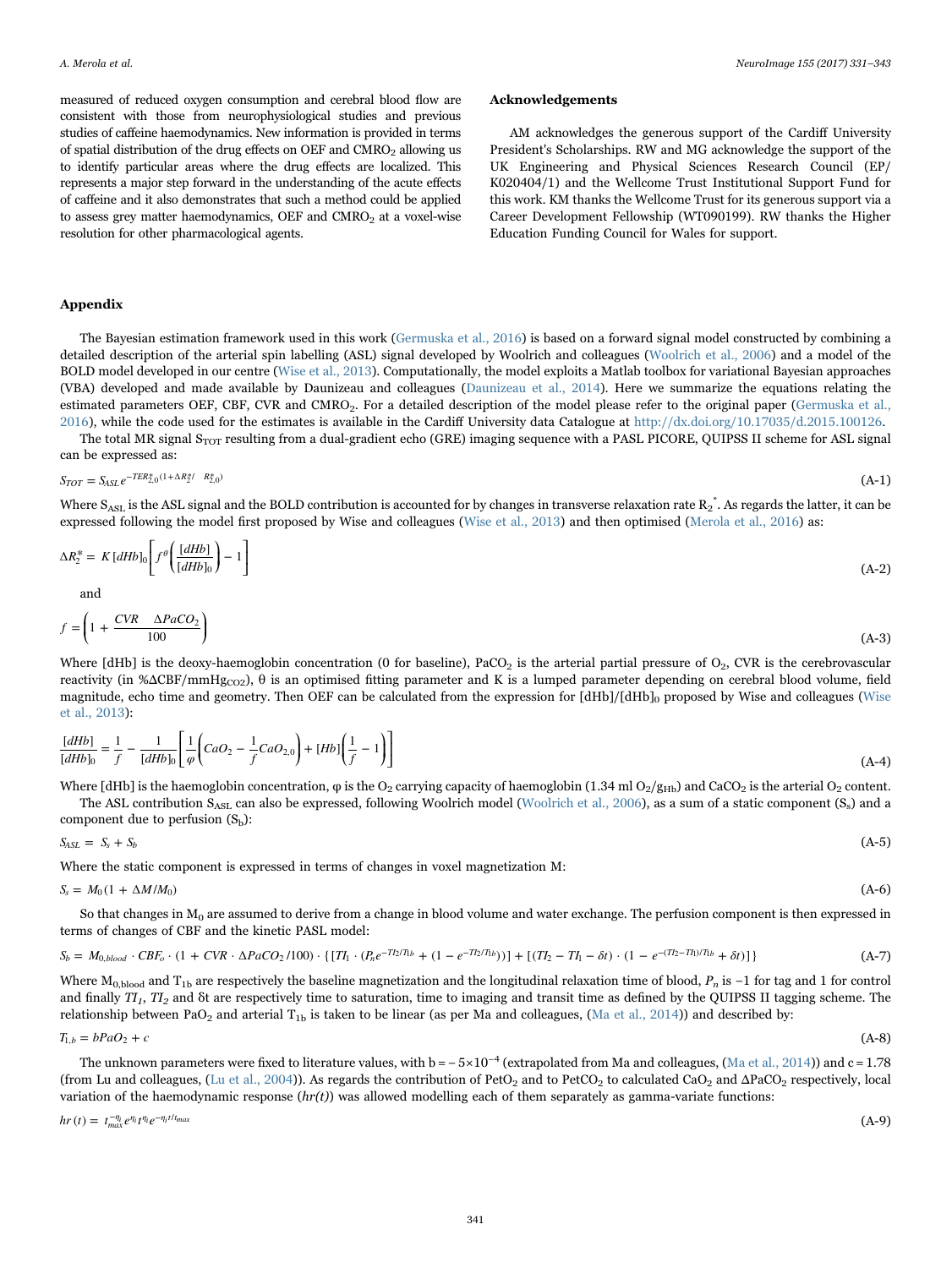with t<sub>max</sub> (fixed to 0.2 s) denoting the time of peak and  $\eta_i$  free parameter determining the rise and fall times of the response (with i = CO<sub>2</sub>, O<sub>2</sub>). Finally  $CMRO<sub>2</sub>$  is calculated as:

 $CMRO_2 = OEF \cdot CBF \cdot CaO_2$  (A-10)

#### Supplementary material

Supplementary data associated with this article can be found in the online version at [doi:10.1016/j.neuroimage.2017.03.028.](http://dx.doi.org/10.1016/j.neuroimage.2017.03.028)

#### References

- <span id="page-11-15"></span>Addicott, M. a, Yang, L.L., Peiffer, A.M., Laurienti, P.J., 2009. Methodological considerations for the quantification of self-reported caffeine use.
- <span id="page-11-33"></span>Psychopharmacology 203, 571–578. <http://dx.doi.org/10.1007/s00213-008-1403-5>. Ances, B., Liang, C., Leontiev, O., 2009. Effects of aging on cerebral blood flow, oxygen metabolism, and blood oxygenation level dependent responses to visual stimulation. Hum. Brain Mapp. 30, 1120–1132. [http://dx.doi.org/10.1002/hbm.20574.E](http://dx.doi.org/10.1002/hbm.20574.Effects)ffects.
- <span id="page-11-19"></span>Andersson, J.L.R., Jenkinson, M., Smith, S.M., 2007. Non-Linear Registration aka Spatial Normalisation FMRIB Technial Report TR07JA2. In Pract. 22.
- <span id="page-11-7"></span>Bauer, A., Holschbach, M.H., Meyer, P.T., Boy, C., Herzog, H., Olsson, R.A., Coenen, H.H., Zilles, K., 2003. In vivo imaging of adenosine A1 receptors in the human brain with [18F]CPFPX and positron emission tomography. Neuroimage 19, 1760–1769. [http://dx.doi.org/10.1016/S1053-8119\(03\)00241-6.](http://dx.doi.org/10.1016/S1053-8119(03)00241-6)
- <span id="page-11-21"></span>[Benjamini, Y., Hochberg, Y., 1995. Controlling the false discovery rate: a practical and](http://refhub.elsevier.com/S1053-8119(17)30236-7/sbref4) [powerful approach to multiple testing. J. R. Stat. Soc. 57, 289](http://refhub.elsevier.com/S1053-8119(17)30236-7/sbref4)–300.
- <span id="page-11-31"></span>Bolar, D.S., Rosen, B.R., 2011. QUantitative Imaging of eXtraction of oxygen and TIssue consumption (QUIXOTIC) using venular-targeted velocity-selective spin labeling. Magn. Reson. Med. 66, 1550–1562. <http://dx.doi.org/10.1002/mrm.22946>.
- <span id="page-11-3"></span>Bulte, D.P., Kelly, M.E., Germuska, M. a, Xie, J., Chappell, M. a, Okell, T.W., Bright, M.G., Jezzard, P., 2012. Quantitative measurement of cerebral physiology using respiratory-calibrated MRI. Neuroimage 60, 582–591. [http://dx.doi.org/10.1016/](http://dx.doi.org/10.1016/j.neuroimage.2011.12.017) [j.neuroimage.2011.12.017](http://dx.doi.org/10.1016/j.neuroimage.2011.12.017).
- <span id="page-11-26"></span>Buzsáki, G., Kaila, K., Raichle, M.E., 2007. Inhibition and brain work. Neuron 56, 771–783. [http://dx.doi.org/10.1016/j.neuron.2007.11.008.](http://dx.doi.org/10.1016/j.neuron.2007.11.008)
- <span id="page-11-10"></span>Cameron, O.G., Modell, J.G., Hariharan, 1990. Caffeine and human cerebral blood flow : a positron emission tomography study. vol. 47, pp. 1141–1146.
- <span id="page-11-16"></span>Çavuşoǧlu, M., Pfeuffer, J., Uǧurbil, K., Uludaǧ, K., 2009. Comparison of pulsed arterial spin labeling encoding schemes and absolute perfusion quantification. Magn. Reson. Imaging 27, 1039–1045. [http://dx.doi.org/10.1016/j.mri.2009.04.002.](http://dx.doi.org/10.1016/j.mri.2009.04.002)
- <span id="page-11-22"></span>Chappell, M. a, Macintosh, B.J., Donahue, M.J., Günther, M., Jezzard, P., Woolrich, M.W., 2010. Separation of macrovascular signal in multi-inversion time arterial spin labelling MRI. Magn. Reson. Med. 63, 1357–1365. [http://dx.doi.org/10.1002/](http://dx.doi.org/10.1002/mrm.22320) [mrm.22320](http://dx.doi.org/10.1002/mrm.22320).
- <span id="page-11-34"></span>Chen, J.J., Pike, G.B., 2009. BOLD-specific cerebral blood volume and blood flow changes during neuronal activation in humans. NMR Biomed., 1054–1062. [http://](http://dx.doi.org/10.1002/nbm.1411) [dx.doi.org/10.1002/nbm.1411](http://dx.doi.org/10.1002/nbm.1411).
- <span id="page-11-11"></span>Chen, Y., Parrish, T.B., 2009a. Caffeine dose effect on activation-induced BOLD and CBF responses. Neuroimage 46, 577–583. [http://dx.doi.org/10.1016/](http://dx.doi.org/10.1016/j.neuroimage.2009.03.012) [j.neuroimage.2009.03.012](http://dx.doi.org/10.1016/j.neuroimage.2009.03.012).
- <span id="page-11-12"></span>Chen, Y., Parrish, T.B., 2009b. Caffeine's effects on cerebrovascular reactivity and coupling between cerebral blood flow and oxygen metabolism. Neuroimage 44, 647–652. <http://dx.doi.org/10.1016/j.neuroimage.2008.09.057>.
- <span id="page-11-20"></span>[Cox, R.W., 1996. AFNI: software for analysis and visualization of functional magnetic](http://refhub.elsevier.com/S1053-8119(17)30236-7/sbref13) [resonance neuroimages. Comput. Biomed. Res. 29, 162](http://refhub.elsevier.com/S1053-8119(17)30236-7/sbref13)–173.
- <span id="page-11-25"></span>[Croughwell, N., Smith, L.R., Quill, T., Newman, M., Greeley, W., Kern, F., Lu, J., Reves,](http://refhub.elsevier.com/S1053-8119(17)30236-7/sbref14) J.G., 1992. The eff[ect of temperature on cerebral metabolism and blood](http://refhub.elsevier.com/S1053-8119(17)30236-7/sbref14) flow in [adults during cardiopulmonary bypass. J. Thorac. Cardiovasc. Surg. 103, 549](http://refhub.elsevier.com/S1053-8119(17)30236-7/sbref14)–554.
- <span id="page-11-36"></span>Daunizeau, J., Adam, V., Rigoux, L., 2014. VBA: a probabilistic treatment of nonlinear models for neurobiological and behavioural data. PLoS Comput. Biol. 10, e1003441. <http://dx.doi.org/10.1371/journal.pcbi.1003441>.
- <span id="page-11-2"></span>Davis, T.L., Kwong, K.K., Weisskoff[, R.M., Rosen, B.R., 1998. Calibrated functional MRI:](http://refhub.elsevier.com/S1053-8119(17)30236-7/sbref16) [mapping the dynamics of oxidative metabolism. Proc. Natl. Acad. Sci. U.S.A. 95,](http://refhub.elsevier.com/S1053-8119(17)30236-7/sbref16) 1834–[1839](http://refhub.elsevier.com/S1053-8119(17)30236-7/sbref16).
- <span id="page-11-27"></span>[Dimpfel, W., Schober, F., Spiller, M., 1993. The in](http://refhub.elsevier.com/S1053-8119(17)30236-7/sbref17)fluence of caffeine on human EEG [under resting conditions and during mental loads. Clin. Investig. 71, 197](http://refhub.elsevier.com/S1053-8119(17)30236-7/sbref17)–207.
- <span id="page-11-8"></span>Einöther, S.J.L., Giesbrecht, T., 2013. Caffeine as an attention enhancer: reviewing existing assumptions. Psychopharmacology 225, 251–274. [http://dx.doi.org/](http://dx.doi.org/10.1007/s00213-012-2917-4) [10.1007/s00213-012-2917-4](http://dx.doi.org/10.1007/s00213-012-2917-4).
- <span id="page-11-0"></span>Ekstrom, A., 2010. How and when the fMRI BOLD signal relates to underlying neural activity: the danger in dissociation. Brain Res. Rev. 62, 233–244. [http://dx.doi.org/](http://dx.doi.org/10.1016/j.brainresrev.2009.12.004) [10.1016/j.brainresrev.2009.12.004](http://dx.doi.org/10.1016/j.brainresrev.2009.12.004).
- <span id="page-11-30"></span>Fan, A.P., Benner, T., Bolar, D.S., Rosen, B.R., Adalsteinsson, E., 2012. Phase-based regional oxygen metabolism (PROM) using MRI. Magn. Reson. Med. 67, 669–678. [http://dx.doi.org/10.1002/mrm.23050.](http://dx.doi.org/10.1002/mrm.23050)
- Field, A.S., Laurienti, P.J., Yen, Y., Burdette, J.H., Moody, D.M., 2003. Radiology and Withdrawal : Confounding Variables in Quantitative Cerebral Perfusion Studies? vol. 1, pp. 129–135.
- <span id="page-11-4"></span>[Fredholm, B.B., Bättig, K., Holmén, J., Nehlig, A., Zvartau, E.E., 1999. Actions of ca](http://refhub.elsevier.com/S1053-8119(17)30236-7/sbref21)ffeine [in the brain with special reference to factors that contribute to its widespread use.](http://refhub.elsevier.com/S1053-8119(17)30236-7/sbref21) Pharmacol. Rev. 51, 83–133, [\(doi:0031-6997/99/5101-0083\\$03.00/0\).](http://refhub.elsevier.com/S1053-8119(17)30236-7/sbref21)

Fukumitsu, N., Ishii, K., Kimura, Y., Oda, K., Sasaki, T., Mori, Y., Ishiwata, K., 2003.

Imaging of adenosine A1 receptors in the human brain by positron emission tomography with [11C]MPDX. Ann. Nucl. Med. 17, 511–515. [http://dx.doi.org/](http://dx.doi.org/10.1007/BF03006445) [10.1007/BF03006445](http://dx.doi.org/10.1007/BF03006445).

- <span id="page-11-28"></span>Gauthier, C.J., Hoge, R.D., 2011. Magnetic resonance imaging of resting OEF and CMRO2 using a generalized calibration model for hypercapnia and hyperoxia.<br>Neuroimage 60, 1212–1225, http://dx.doi.org/10.1016/j.neuroimage.2011.12.056. Neuroimage  $60, 1212-1225.$  http://dx.doi.org/10.1016/j.neuroimage
- Gauthier, C.J., Hoge, R.D., 2012. A generalized procedure for calibrated MRI incorporating hyperoxia and hypercapnia. Hum. Brain Mapp. 34, 1053–1069. [http://dx.doi.org/10.1002/hbm.21495.](http://dx.doi.org/10.1002/hbm.21495)
- <span id="page-11-14"></span>Germuska, M. a, Merola, A., Murphy, K., Babic, A., Richmond, L., 2016. A forward modelling approach for the estimation of oxygen extraction fraction by calibrated fMRI. Neuroimage 139, 313–323. [http://dx.doi.org/10.1016/](http://dx.doi.org/10.1016/j.neuroimage.2016.06.004) [j.neuroimage.2016.06.004](http://dx.doi.org/10.1016/j.neuroimage.2016.06.004).
- <span id="page-11-35"></span>Griffeth, V.E.M., Buxton, R.B., 2011. A theoretical framework for estimating cerebral oxygen metabolism changes using the calibrated-BOLD method: modeling the effects of blood volume distribution, hematocrit, oxygen extraction fraction, and tissue signal properties on the BOLD signal. Neuroimage 58, 198–212. [http://dx.doi.org/](http://dx.doi.org/10.1016/j.neuroimage.2011.05.077) [10.1016/j.neuroimage.2011.05.077](http://dx.doi.org/10.1016/j.neuroimage.2011.05.077).
- <span id="page-11-13"></span>Griffeth, V.E.M., Perthen, J.E., Buxton, R.B., 2011. Prospects for quantitative fMRI: investigating the effects of caffeine on baseline oxygen metabolism and the response to a visual stimulus in humans. Neuroimage 57, 809–816. [http://dx.doi.org/](http://dx.doi.org/10.1016/j.neuroimage.2011.04.064) [10.1016/j.neuroimage.2011.04.064](http://dx.doi.org/10.1016/j.neuroimage.2011.04.064).
- [Hoge, R.D., Atkinson, J., Gill, B., Crelier, G.R., Marrett, S., Pike, G.B., 1999. Investigation](http://refhub.elsevier.com/S1053-8119(17)30236-7/sbref29) [of BOLD signal dependence on cerebral blood](http://refhub.elsevier.com/S1053-8119(17)30236-7/sbref29) flow and oxygen consumption: the [deoxyhemoglobin dilution model. Magn. Reson. Med. 42, 849](http://refhub.elsevier.com/S1053-8119(17)30236-7/sbref29)–863.
- <span id="page-11-32"></span>Ibaraki, M., Shinohara, Y., Nakamura, K., Miura, S., Kinoshita, F., Kinoshita, T., 2010. Interindividual variations of cerebral blood flow, oxygen delivery, and metabolism in relation to hemoglobin concentration measured by positron emission tomography in humans. J. Cereb. Blood Flow Metab. 30, 1296–1305. [http://dx.doi.org/10.1038/](http://dx.doi.org/10.1038/jcbfm.2010.13) [jcbfm.2010.13.](http://dx.doi.org/10.1038/jcbfm.2010.13)
- Ishiwata, K., Mishina, M., Kimura, Y., Oda, K., Sasaki, T., Ishii, K., 2005. First visualization of adenosine A(2A) receptors in the human brain by positron emission tomography with [11C]TMSX. Synapse 55, 133–136. [http://dx.doi.org/10.1002/](http://dx.doi.org/10.1002/syn.20099) [syn.20099.](http://dx.doi.org/10.1002/syn.20099)
- <span id="page-11-17"></span>Jenkinson, M., Bannister, P., Brady, M., Smith, S.M., 2002. Improved optimization for the robust and accurate linear registration and motion correction of brain images. Neuroimage 17, 825–841. [http://dx.doi.org/10.1016/S1053-8119\(02\)91132-8](http://dx.doi.org/10.1016/S1053-8119(02)91132-8).
- <span id="page-11-5"></span>Kusano, Y., Echeverry, G., Miekisiak, G., Kulik, T.B., Aronhime, S.N., Chen, J.F., Winn, H.R., 2010. Role of adenosine A2 receptors in regulation of cerebral blood flow during induced hypotension. J. Cereb. Blood Flow Metab. 30, 808–815. [http://](http://dx.doi.org/10.1038/jcbfm.2009.244) [dx.doi.org/10.1038/jcbfm.2009.244.](http://dx.doi.org/10.1038/jcbfm.2009.244)
- <span id="page-11-6"></span>Laurienti, [P.J., Field, A.S., Burdette, J.H., Maldjian, J. a, 2003. Relationship between](http://refhub.elsevier.com/S1053-8119(17)30236-7/sbref34) caff[eine-induced changes in resting cerebral perfusion and blood oxygenation level](http://refhub.elsevier.com/S1053-8119(17)30236-7/sbref34) – [dependent signal. Am. J Neuroradiol. 24, 1607](http://refhub.elsevier.com/S1053-8119(17)30236-7/sbref34)–1611.
- <span id="page-11-1"></span>Lin, A.-L., Fox, P.T., Hardies, J., Duong, T.Q., Gao, J.-H., 2010. Nonlinear coupling between cerebral blood flow, oxygen consumption, and ATP production in human visual cortex. In: Proceedings of the Natl. Acad. Sci. U. S. A., vol. 107, pp. 8446–51. 〈<https://doi.org/10.1073/pnas.0909711107>〉.
- <span id="page-11-29"></span>Liu, P., Xu, F., Lu, H., 2013. Test-retest reproducibility of a rapid method to measure brain oxygen metabolism. Magn. Reson. Med. 69, 675–681. [http://dx.doi.org/](http://dx.doi.org/10.1002/mrm.24295) [10.1002/mrm.24295](http://dx.doi.org/10.1002/mrm.24295).
- Logothetis, N.K., 2008. What we can do and what we cannot do with fMRI. Nature 453, 869–878. <http://dx.doi.org/10.1038/nature06976>.
- <span id="page-11-38"></span>Lu, H., Clingman, C.S., Golay, X., van Zijl, P.C.M., 2004. Determining the longitudinal relaxation time (T1) of blood at 3.0 T. Magn. Reson. Med. 52, 679–682. [http://](http://dx.doi.org/10.1002/mrm.20178) [dx.doi.org/10.1002/mrm.20178.](http://dx.doi.org/10.1002/mrm.20178)
- <span id="page-11-37"></span>[Ma, Y., Berman, A.J.L., Pike, G.B., 2014. The e](http://refhub.elsevier.com/S1053-8119(17)30236-7/sbref38)ffect of dissolved oxygen on relaxation [rates of blood plasma. Proc. Int. Soc. Mag. Reson. Med..](http://refhub.elsevier.com/S1053-8119(17)30236-7/sbref38)
- Magkos, F., Kavouras, S.A., 2005. Caffeine use in sports, pharmacokinetics in man, and cellular mechanisms of action. Crit. Rev. Food Sci. Nutr. 45, 535–562. [http://](http://dx.doi.org/10.1080/1040-830491379245) [dx.doi.org/10.1080/1040-830491379245](http://dx.doi.org/10.1080/1040-830491379245).
- <span id="page-11-18"></span>Merola, A., Murphy, K., Stone, A.J., Germuska, M.A., Griffeth, V.E.M., Blockley, N.P., Buxton, R.B., Wise, R.G., 2016. Measurement of oxygen extraction fraction ( OEF): an optimised BOLD signal model for use with hypercapnic and hyperoxic calibration. Neuroimage 129, 159–174. [http://dx.doi.org/10.1016/j.neuroimage.2016.01.021.](http://dx.doi.org/10.1016/j.neuroimage.2016.01.021)
- <span id="page-11-23"></span>[Milde, L.N., Milde, J.H., Michenfelder, J.D., 1985. Cerbral functional, metabolic and](http://refhub.elsevier.com/S1053-8119(17)30236-7/sbref41) hemodynamic eff[ects of etomidate on dogs. Anesthesiology, 371](http://refhub.elsevier.com/S1053-8119(17)30236-7/sbref41)–377. Nehlig, A., Boyet, S., 2000. Dose-response study of caffeine effects on cerebral functional
- <span id="page-11-9"></span>activity with a specific focus on dependence. Brain Res. 858, 71–77. [http://](http://dx.doi.org/10.1016/S0006-8993(99)02480-4) [dx.doi.org/10.1016/S0006-8993\(99\)02480-4.](http://dx.doi.org/10.1016/S0006-8993(99)02480-4)
- <span id="page-11-24"></span>[Newman, M.F., Mm-kin, J.M., Roach, G., Croughwell, N.D., White, D., Clements, F.M.,](http://refhub.elsevier.com/S1053-8119(17)30236-7/sbref43) Reves, J.G., 1995. Cerebral physiologic eff[ects of burst suppression doses of propofol](http://refhub.elsevier.com/S1053-8119(17)30236-7/sbref43) [during nonpulsatile cardiopulmonary bypass mark. Anesth. Analg., 452](http://refhub.elsevier.com/S1053-8119(17)30236-7/sbref43)–457.